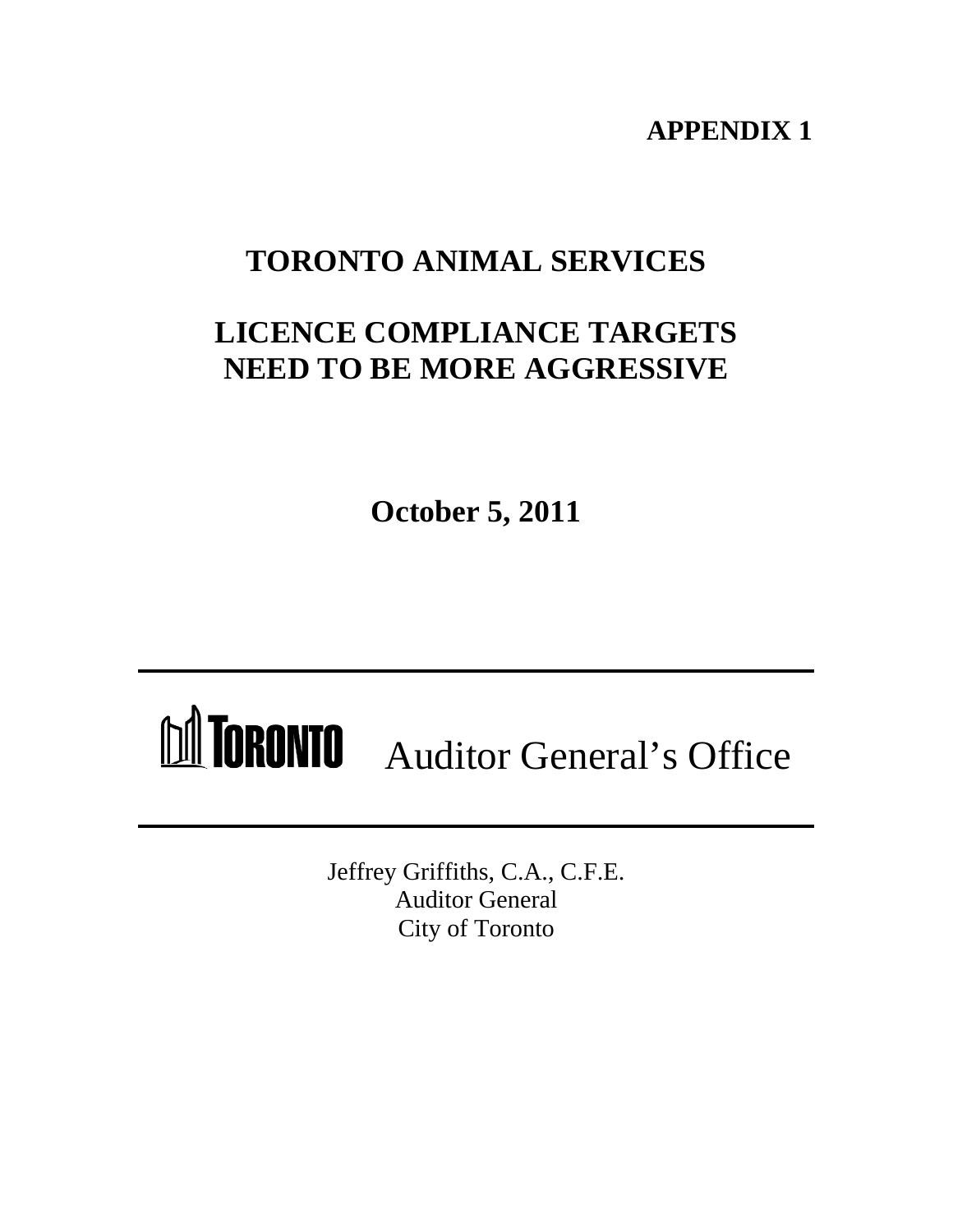## **TABLE OF CONTENTS**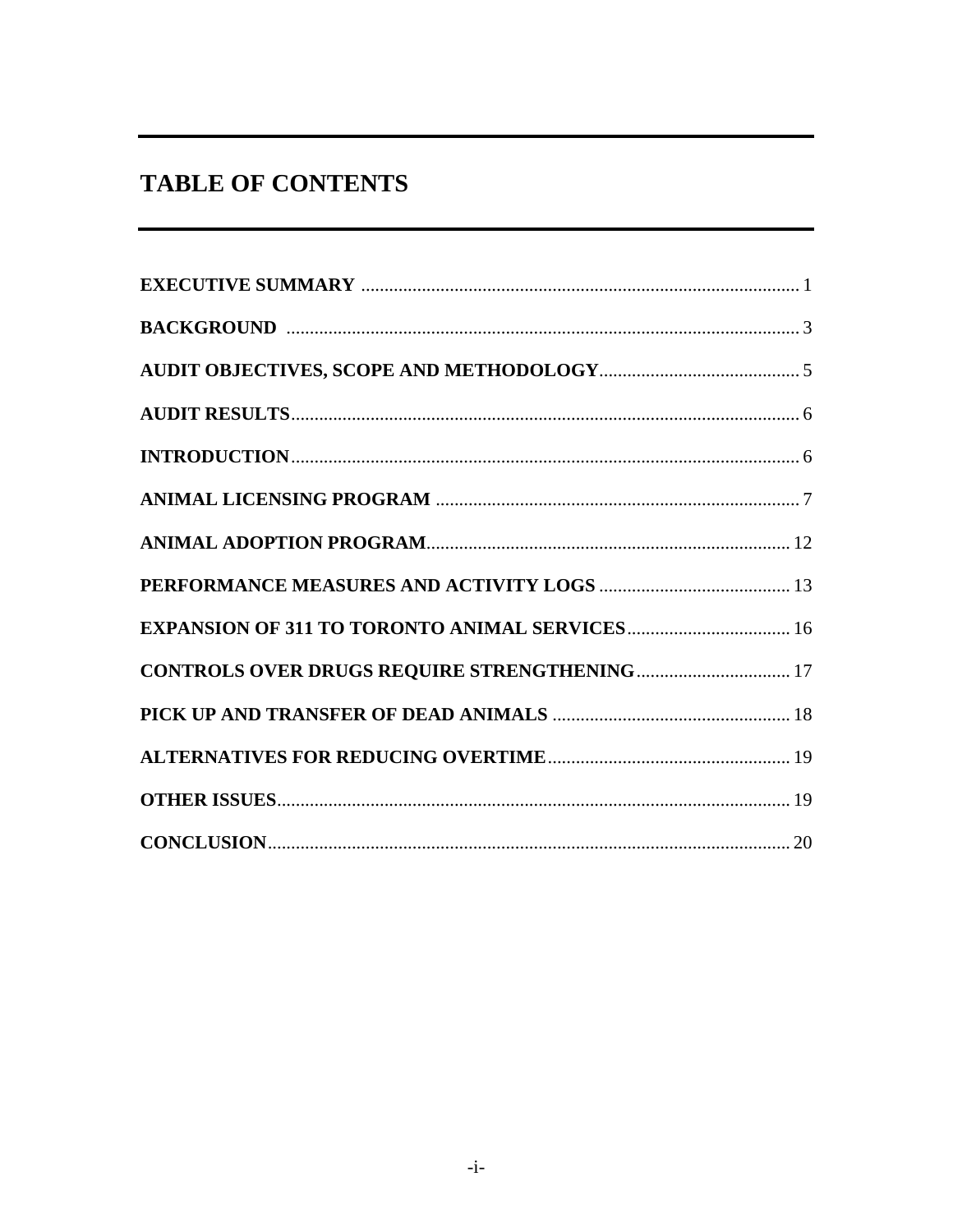| <b>EXECUTIVE SUMMARY</b>                      |                                                                                                                                                                                                                                                                                                                                                                                                                                                         |
|-----------------------------------------------|---------------------------------------------------------------------------------------------------------------------------------------------------------------------------------------------------------------------------------------------------------------------------------------------------------------------------------------------------------------------------------------------------------------------------------------------------------|
| Why we did this<br>review                     | The Auditor General's Audit Work Plan included a review of<br>Toronto Animal Services.                                                                                                                                                                                                                                                                                                                                                                  |
|                                               | Much of the focus of the work of the Auditor General's Office<br>is directed to areas of major financial and operational<br>significance. With limited resources it is not possible to<br>address all areas in the City. However, where possible the<br>Auditor General's annual work plan includes areas throughout<br>the City, while not financially significant, are nevertheless areas<br>which potentially present opportunities for improvement. |
|                                               | In this context, Toronto Animal Services has been the subject<br>of political and public interest particularly in the area of<br>licensing enforcement. As a result, Toronto Animal Services<br>was included in the Auditor General's annual audit work plan.                                                                                                                                                                                           |
| <b>Audit Objectives</b>                       | The major objective of the audit was to review the effectiveness<br>of certain administrative practices with particular emphasis on<br>the processes relating to animal licences. This audit did not<br>include a review of revenue controls as this area was the subject<br>of a review by the City Manager's Internal Audit Division in<br>2009.                                                                                                      |
|                                               | <b>Key Issue Identified</b>                                                                                                                                                                                                                                                                                                                                                                                                                             |
|                                               | Animal licensing is a legal requirement for residents of Toronto<br>who own either a dog and or a cat. Animal licences are<br>required to be renewed on an annual basis.                                                                                                                                                                                                                                                                                |
| <i>Licence</i><br>compliance rates<br>are low | According to a survey administered in 2007, there are an<br>estimated 215,000 dogs and 323,000 cats in Toronto. In 2010,<br>Toronto Animal Services issued 64,800 dog licences and<br>32,700 cat licences resulting in an estimated compliance rate of<br>30 per cent for dogs and 10 per cent for cats. These rates of<br>compliance are low when compared to many other<br>jurisdictions.                                                             |
|                                               | The City of Toronto Core Services Review conducted by<br>KPMG LLP in 2011 identified the need to "Consider (the)<br>value of Cat and Dog Licensing and Enforcement."                                                                                                                                                                                                                                                                                    |
|                                               |                                                                                                                                                                                                                                                                                                                                                                                                                                                         |
|                                               | $-1-$                                                                                                                                                                                                                                                                                                                                                                                                                                                   |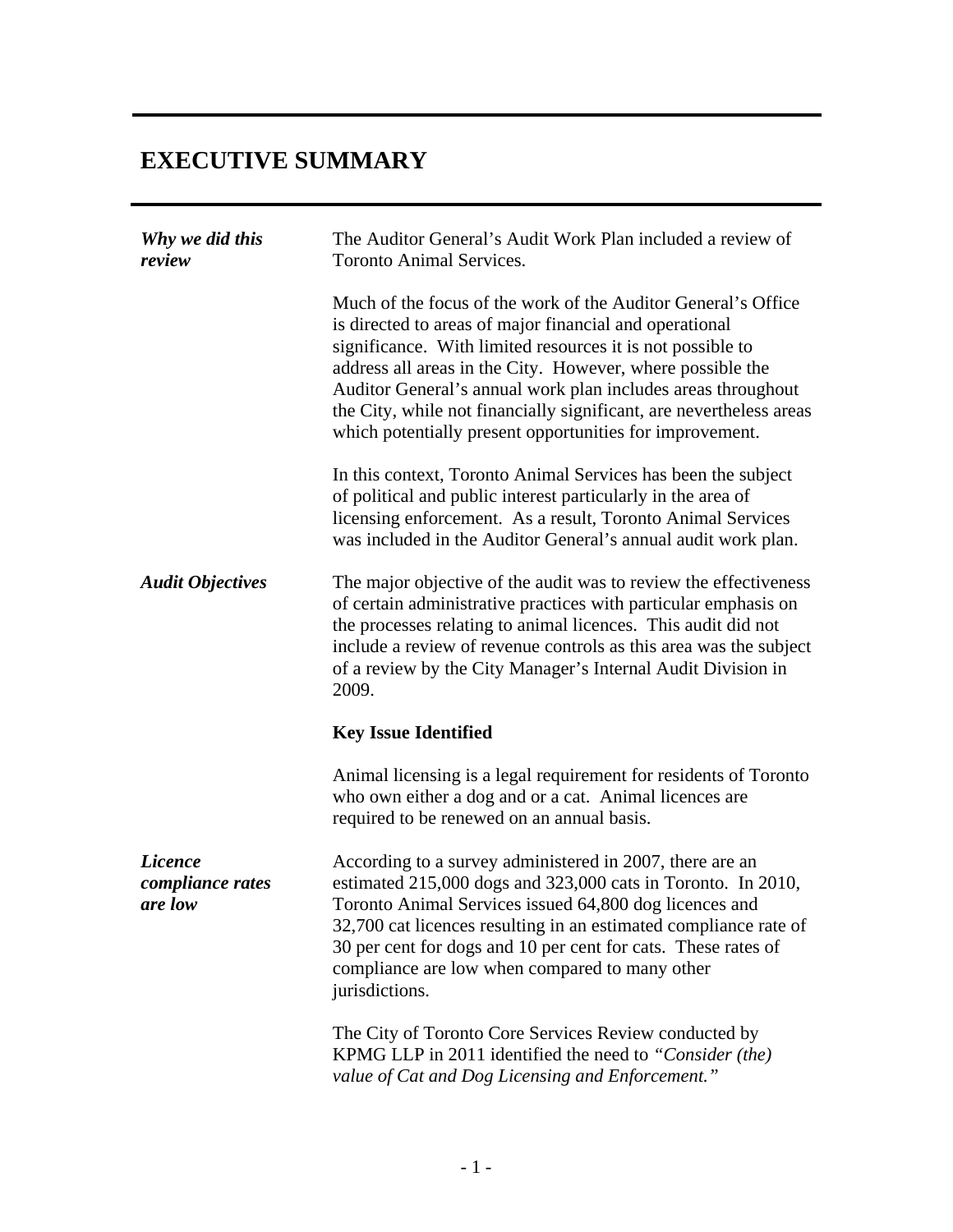The KPMG report also stated,

*"With only 30% of owned dogs and 10% of owned cats licensed, the value of the program is not evident. Animal identification solutions could easily be provided by pet stores and other private commercial organizations. However the program does cover its costs."*

While we agree in principle with KPMG, the comments are an oversimplification of a more complex issue, particularly, in the context of the other responsibilities of the Animal Services Division.

A certain level of pet licensing is currently provided by private commercial organizations. There are opportunities to expand these arrangements.

The major challenge facing the Division is the need to increase the licence compliance rates and make the division more financially self reliant.

*Dog and Cat*  According to a report to the Board of Health, dated November *Licensing Strategy*  14, 2005, entitled "Dog and Cat Licensing Strategy", projected *projected 60%*  licence compliance rates were to increase to 60 per cent for *licensing for dogs*  dogs and 18 per cent for cats and generate approximately \$6.5 *and 18% for cats* million by 2010. Actual 2010 revenue generated from the licensing strategy was \$2.3 million.

> One of the service objectives of Toronto Animal Services for 2011 has been to:

*"Target issuance of 108,000 dog and cat licenses in 2011, which would represent an increase in the number of licensed dogs from 30% in 2010 to 33% in 2011 and an increase in cats licensed from 10% in 2010 to 11% in 2011."*

These objectives are extremely modest and presumably relatively easy to achieve when compared with the total compliance rates of other municipalities. In our view, the targets should be much more aggressive.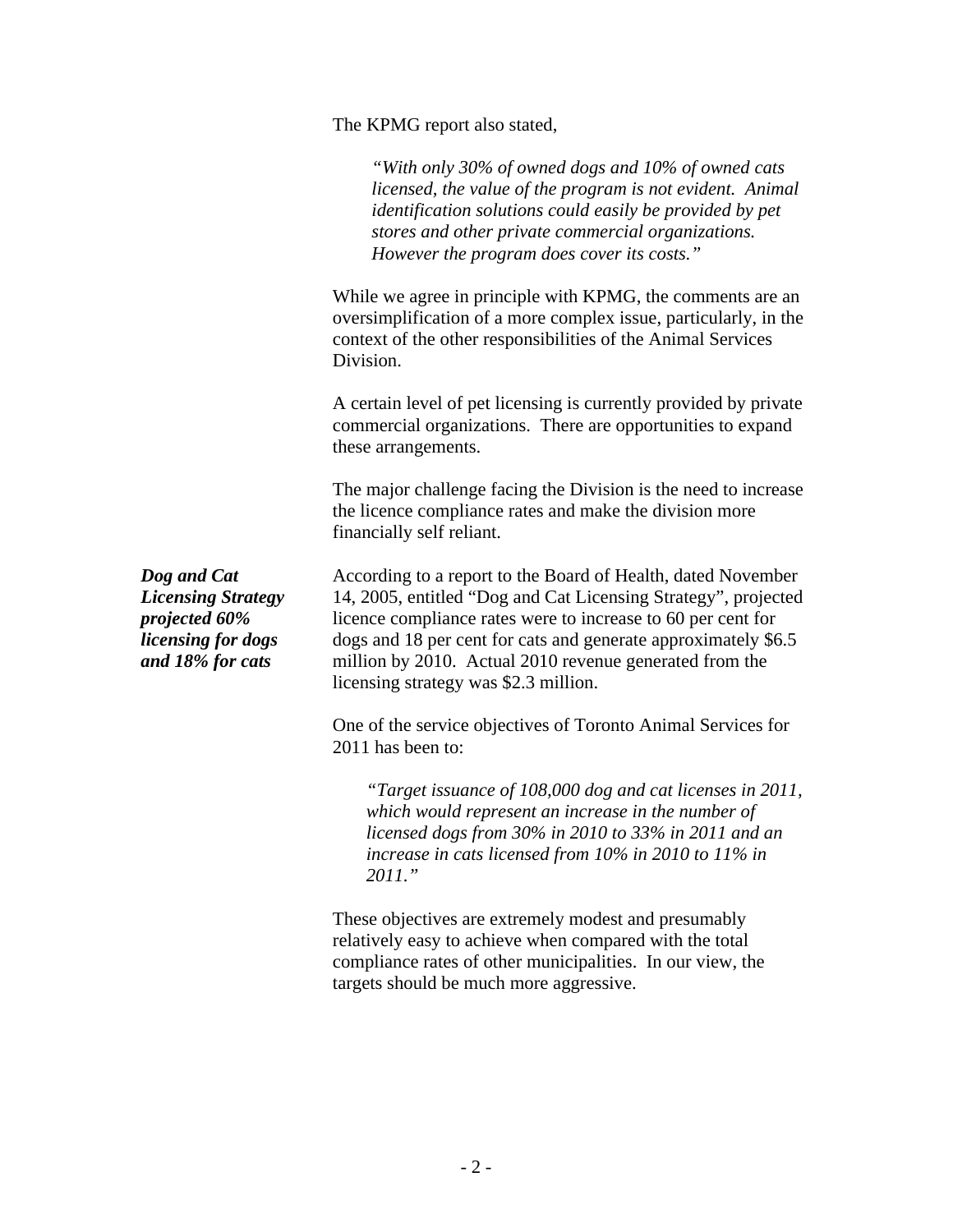|                            | If licence compliance rates for dogs, for example, were at the                                                                   |  |
|----------------------------|----------------------------------------------------------------------------------------------------------------------------------|--|
|                            | 40 per cent level and for cats at the 20 per cent level, revenue<br>generated would increase from \$2.3 million to approximately |  |
|                            | \$3.6 million. We appreciate that there may be incremental                                                                       |  |
|                            | costs in relation to the increased targets, but these costs will be                                                              |  |
|                            | significantly less than the additional revenue generated.                                                                        |  |
|                            | <b>Other Issues Identified</b>                                                                                                   |  |
| Other issues<br>identified | Other issues identified during our review include the need to:                                                                   |  |
|                            | • Improve partnerships to promote animal adoptions                                                                               |  |
|                            | including the potential to institute an incentive rewards                                                                        |  |
|                            | program                                                                                                                          |  |
|                            | • Improve performance measures and recordkeeping                                                                                 |  |
|                            | • Expedite the expansion of 311 to Toronto Animal Services                                                                       |  |
|                            | • Strengthen controls over drugs                                                                                                 |  |
|                            | • Improve the system for picking up dead animals                                                                                 |  |
|                            | • Reduce overtime costs                                                                                                          |  |
|                            | • Follow up on audit recommendations.                                                                                            |  |
| <b>Report includes 11</b>  | This report contains 11 recommendations. Implementation of                                                                       |  |
| recommendations            | the recommendations will further improve the delivery of                                                                         |  |
|                            | services at Toronto Animal Services.                                                                                             |  |
|                            |                                                                                                                                  |  |
| Separate letter            | Finally, the Auditor General has issued a separate letter to                                                                     |  |
| <i>issued to</i>           | management detailing other less significant general                                                                              |  |
| management                 | housekeeping and operational issues that came to our attention                                                                   |  |
|                            | during the audit.                                                                                                                |  |
|                            |                                                                                                                                  |  |

### **BACKGROUND**

| <b>Mission of</b>     | The stated mission of Toronto Animal Services is "to promote    |
|-----------------------|-----------------------------------------------------------------|
| <b>Toronto Animal</b> | and support a harmonious environment where humans and           |
| <b>Services</b>       | animals can co-exist free from conditions that adversely affect |
|                       | their health and safety."                                       |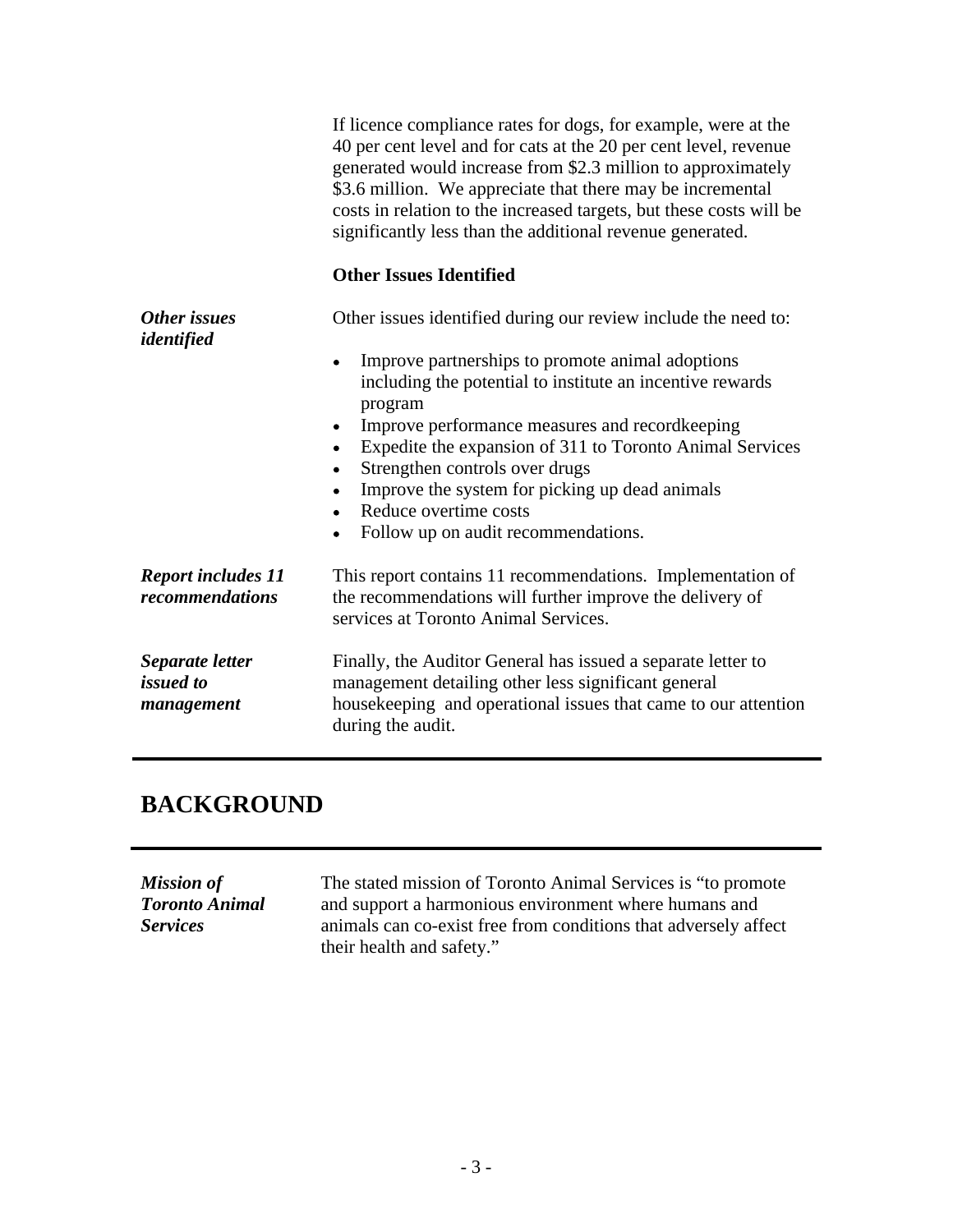Toronto Animal Services is responsible for:

- *Responsibilities*  The issue of licences and tags for dogs and cats residing in *of Toronto*  Toronto
- *Animal Services* The operation of four animal centres throughout the City and is responsible for sheltering lost animals or animals surrendered by their owners. The four centres also facilitate animal adoptions
	- The operation of two spay/neuter clinics offering spay and neuter services
	- Providing 24-hour emergency response for animals requiring immediate medical assistance or are a danger to the public
	- The operation of a call centre and dispatching service to the  $\bullet$ public and officers, seven days a week.

The unit consists of:

- Cat and dog licensing
- Animal by-law enforcement and mobile response
- Veterinary care
- Animal sheltering and adoption

The total staffing of the unit is 106.

The actual expenditures and revenues for 2010 as well as the 2011 budget amounts were as follows:

| <b>The net 2011</b><br><b>budget</b> for |                  | 2010<br>Actual                    | 2011<br><b>Budget</b> |  |
|------------------------------------------|------------------|-----------------------------------|-----------------------|--|
| <b>Animal Services</b>                   |                  | \$ million                        | \$ million            |  |
| is \$8.7 million                         | Expenditures     | 11 <sub>0</sub><br>$\blacksquare$ | 11.3                  |  |
|                                          | Revenues         |                                   | $\sim$<br>___         |  |
|                                          | Net Expenditures | ა გ.                              |                       |  |

The major source of revenue relates to licence fees for dogs and cats. Other revenue sources include fees from spay/neuter public clinics, as well as adoption, impounding and surrender fees. In addition, the unit accepts monetary and in-kind donations.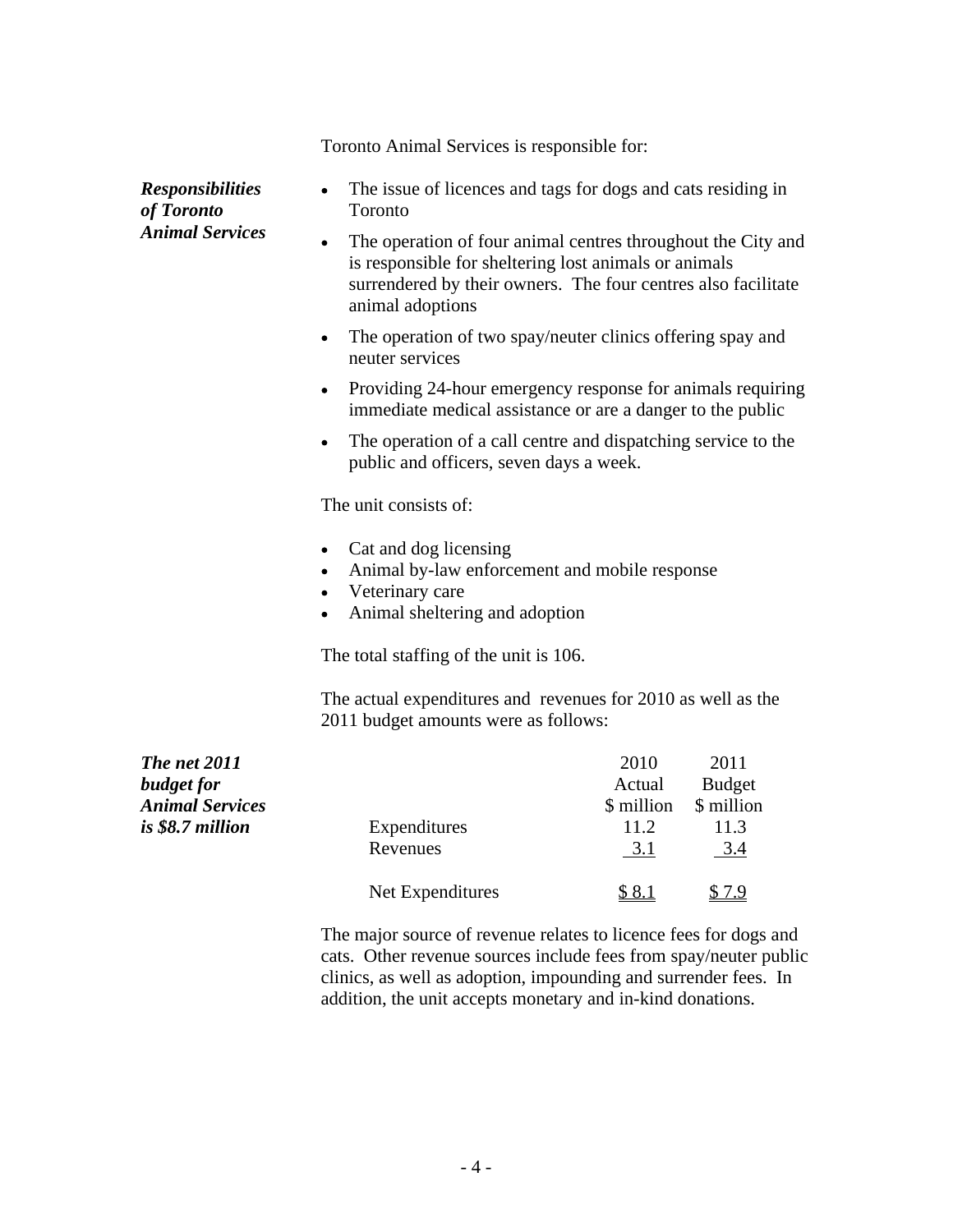| <b>Audit objectives</b><br>The major objective of the audit was to review the effectiveness<br>of certain administrative practices with particular emphasis on<br>the processes relating to animal licences. This audit did not<br>include a review of revenue controls as this area was the subject<br>of a review by the City Manager's Internal Audit Division in<br>2009.<br>The initial and specific objectives of this review were to:<br>• Assess the effectiveness of the City animal licensing program<br>• Evaluate performance measures used to evaluate the<br>effectiveness of the Unit<br>• Evaluate the effectiveness of controls related to the use of<br>controlled drugs for performing euthanasia and other<br>inventory maintained by the Unit<br>The review covered the period from January 1 to August 31, 2010.<br><b>Audit scope</b><br>Our audit methodology included the following:<br>methodology<br>• Review of departmental policies and procedures<br>• Interviews with Animal Services Staff<br>• Site visits to Toronto Animal Services head office, two<br>spay/neuter clinics and four animal shelters<br>• Review of documents, management reports and selected<br>transactions<br>• Evaluation of management controls and practices<br>• Review of various Council reports<br>• Review of previous audit reports issued by the City<br>Manager's Office<br>• Review of a report dated March 2008, entitled "Toronto<br>Animal Services Program Review"<br>• Toronto Animal Services Awareness and Impressions |              | <b>AUDIT OBJECTIVES, SCOPE AND METHODOLOGY</b>    |
|---------------------------------------------------------------------------------------------------------------------------------------------------------------------------------------------------------------------------------------------------------------------------------------------------------------------------------------------------------------------------------------------------------------------------------------------------------------------------------------------------------------------------------------------------------------------------------------------------------------------------------------------------------------------------------------------------------------------------------------------------------------------------------------------------------------------------------------------------------------------------------------------------------------------------------------------------------------------------------------------------------------------------------------------------------------------------------------------------------------------------------------------------------------------------------------------------------------------------------------------------------------------------------------------------------------------------------------------------------------------------------------------------------------------------------------------------------------------------------------------------------------------------------------------------|--------------|---------------------------------------------------|
|                                                                                                                                                                                                                                                                                                                                                                                                                                                                                                                                                                                                                                                                                                                                                                                                                                                                                                                                                                                                                                                                                                                                                                                                                                                                                                                                                                                                                                                                                                                                                   |              |                                                   |
|                                                                                                                                                                                                                                                                                                                                                                                                                                                                                                                                                                                                                                                                                                                                                                                                                                                                                                                                                                                                                                                                                                                                                                                                                                                                                                                                                                                                                                                                                                                                                   |              |                                                   |
|                                                                                                                                                                                                                                                                                                                                                                                                                                                                                                                                                                                                                                                                                                                                                                                                                                                                                                                                                                                                                                                                                                                                                                                                                                                                                                                                                                                                                                                                                                                                                   |              |                                                   |
|                                                                                                                                                                                                                                                                                                                                                                                                                                                                                                                                                                                                                                                                                                                                                                                                                                                                                                                                                                                                                                                                                                                                                                                                                                                                                                                                                                                                                                                                                                                                                   |              |                                                   |
|                                                                                                                                                                                                                                                                                                                                                                                                                                                                                                                                                                                                                                                                                                                                                                                                                                                                                                                                                                                                                                                                                                                                                                                                                                                                                                                                                                                                                                                                                                                                                   |              |                                                   |
|                                                                                                                                                                                                                                                                                                                                                                                                                                                                                                                                                                                                                                                                                                                                                                                                                                                                                                                                                                                                                                                                                                                                                                                                                                                                                                                                                                                                                                                                                                                                                   | <b>Audit</b> |                                                   |
|                                                                                                                                                                                                                                                                                                                                                                                                                                                                                                                                                                                                                                                                                                                                                                                                                                                                                                                                                                                                                                                                                                                                                                                                                                                                                                                                                                                                                                                                                                                                                   |              |                                                   |
|                                                                                                                                                                                                                                                                                                                                                                                                                                                                                                                                                                                                                                                                                                                                                                                                                                                                                                                                                                                                                                                                                                                                                                                                                                                                                                                                                                                                                                                                                                                                                   |              |                                                   |
|                                                                                                                                                                                                                                                                                                                                                                                                                                                                                                                                                                                                                                                                                                                                                                                                                                                                                                                                                                                                                                                                                                                                                                                                                                                                                                                                                                                                                                                                                                                                                   |              |                                                   |
|                                                                                                                                                                                                                                                                                                                                                                                                                                                                                                                                                                                                                                                                                                                                                                                                                                                                                                                                                                                                                                                                                                                                                                                                                                                                                                                                                                                                                                                                                                                                                   |              |                                                   |
|                                                                                                                                                                                                                                                                                                                                                                                                                                                                                                                                                                                                                                                                                                                                                                                                                                                                                                                                                                                                                                                                                                                                                                                                                                                                                                                                                                                                                                                                                                                                                   |              |                                                   |
|                                                                                                                                                                                                                                                                                                                                                                                                                                                                                                                                                                                                                                                                                                                                                                                                                                                                                                                                                                                                                                                                                                                                                                                                                                                                                                                                                                                                                                                                                                                                                   |              |                                                   |
|                                                                                                                                                                                                                                                                                                                                                                                                                                                                                                                                                                                                                                                                                                                                                                                                                                                                                                                                                                                                                                                                                                                                                                                                                                                                                                                                                                                                                                                                                                                                                   |              |                                                   |
|                                                                                                                                                                                                                                                                                                                                                                                                                                                                                                                                                                                                                                                                                                                                                                                                                                                                                                                                                                                                                                                                                                                                                                                                                                                                                                                                                                                                                                                                                                                                                   |              |                                                   |
|                                                                                                                                                                                                                                                                                                                                                                                                                                                                                                                                                                                                                                                                                                                                                                                                                                                                                                                                                                                                                                                                                                                                                                                                                                                                                                                                                                                                                                                                                                                                                   |              | Research Ipsos Reid Public Affairs September 2007 |
|                                                                                                                                                                                                                                                                                                                                                                                                                                                                                                                                                                                                                                                                                                                                                                                                                                                                                                                                                                                                                                                                                                                                                                                                                                                                                                                                                                                                                                                                                                                                                   |              |                                                   |
|                                                                                                                                                                                                                                                                                                                                                                                                                                                                                                                                                                                                                                                                                                                                                                                                                                                                                                                                                                                                                                                                                                                                                                                                                                                                                                                                                                                                                                                                                                                                                   |              | $-5-$                                             |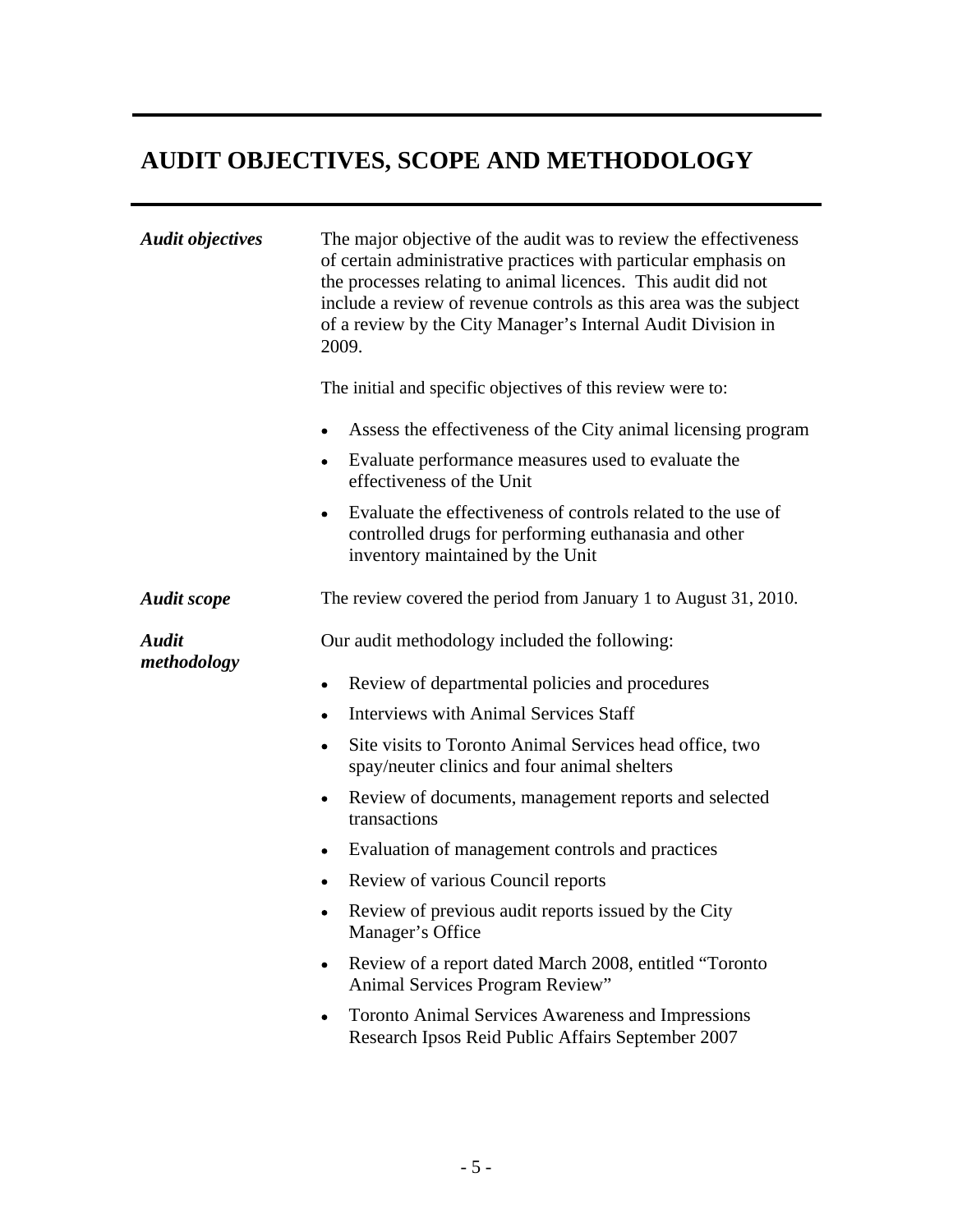|                                                                                        | • Benchmarking with other municipal animal service<br>organizations including:                                                                                                                                                                                                                                                                                                                                                                          |
|----------------------------------------------------------------------------------------|---------------------------------------------------------------------------------------------------------------------------------------------------------------------------------------------------------------------------------------------------------------------------------------------------------------------------------------------------------------------------------------------------------------------------------------------------------|
|                                                                                        | - City of Calgary                                                                                                                                                                                                                                                                                                                                                                                                                                       |
|                                                                                        | - City of Mississauga                                                                                                                                                                                                                                                                                                                                                                                                                                   |
|                                                                                        | - City of Edmonton                                                                                                                                                                                                                                                                                                                                                                                                                                      |
|                                                                                        | • Attendance at a seminar entitled "The Calgary Model"<br>presented by Mr. Bill Bruce, Director, Animal & Bylaw<br>Services, City of Calgary                                                                                                                                                                                                                                                                                                            |
|                                                                                        | • Review of the 2011-2012 strategic plan of the Toronto<br>Humane Society as well as the 2010 audited financial<br>statements of the Society                                                                                                                                                                                                                                                                                                            |
| <b>Compliance with</b><br>generally<br>accepted<br>government<br>auditing<br>standards | We conducted this audit in accordance with generally accepted<br>government auditing standards. Those standards require that we<br>plan and perform the audit to obtain sufficient, appropriate<br>evidence that provides a reasonable basis for our findings and<br>conclusions based on our audit objectives. We believe that the<br>evidence obtained provides a reasonable basis for our findings<br>and conclusions based on our audit objectives. |
| <b>AUDIT RESULTS</b>                                                                   |                                                                                                                                                                                                                                                                                                                                                                                                                                                         |
| <b>INTRODUCTION</b>                                                                    |                                                                                                                                                                                                                                                                                                                                                                                                                                                         |
| <i>Executive</i><br>Director to report<br>on various issues                            | The Licensing and Standards Committee as part of its review of<br>the KPMG LLP Core Services Study were advised that the<br>Executive Director of Municipal Licensing and Standards<br>Division has been requested to undertake a review of various<br>components within Toronto Animal Services and report back to<br>Committee in 2012. Included in this request it was determined<br>that the Executive Director should review the following:        |
|                                                                                        | • The possibility of expanding animal licensing in Toronto                                                                                                                                                                                                                                                                                                                                                                                              |
|                                                                                        | • The possibility of updating the online licensing system                                                                                                                                                                                                                                                                                                                                                                                               |
|                                                                                        | • The possibility of maximizing online donations to Toronto<br>animal services                                                                                                                                                                                                                                                                                                                                                                          |
|                                                                                        |                                                                                                                                                                                                                                                                                                                                                                                                                                                         |
|                                                                                        |                                                                                                                                                                                                                                                                                                                                                                                                                                                         |
|                                                                                        |                                                                                                                                                                                                                                                                                                                                                                                                                                                         |
|                                                                                        | $-6-$                                                                                                                                                                                                                                                                                                                                                                                                                                                   |

### **AUDIT RESULTS**

### **INTRODUCTION**

- The possibility of expanding animal licensing in Toronto  $\bullet$
- The possibility of updating the online licensing system  $\bullet$
- The possibility of maximizing online donations to Toronto  $\bullet$ animal services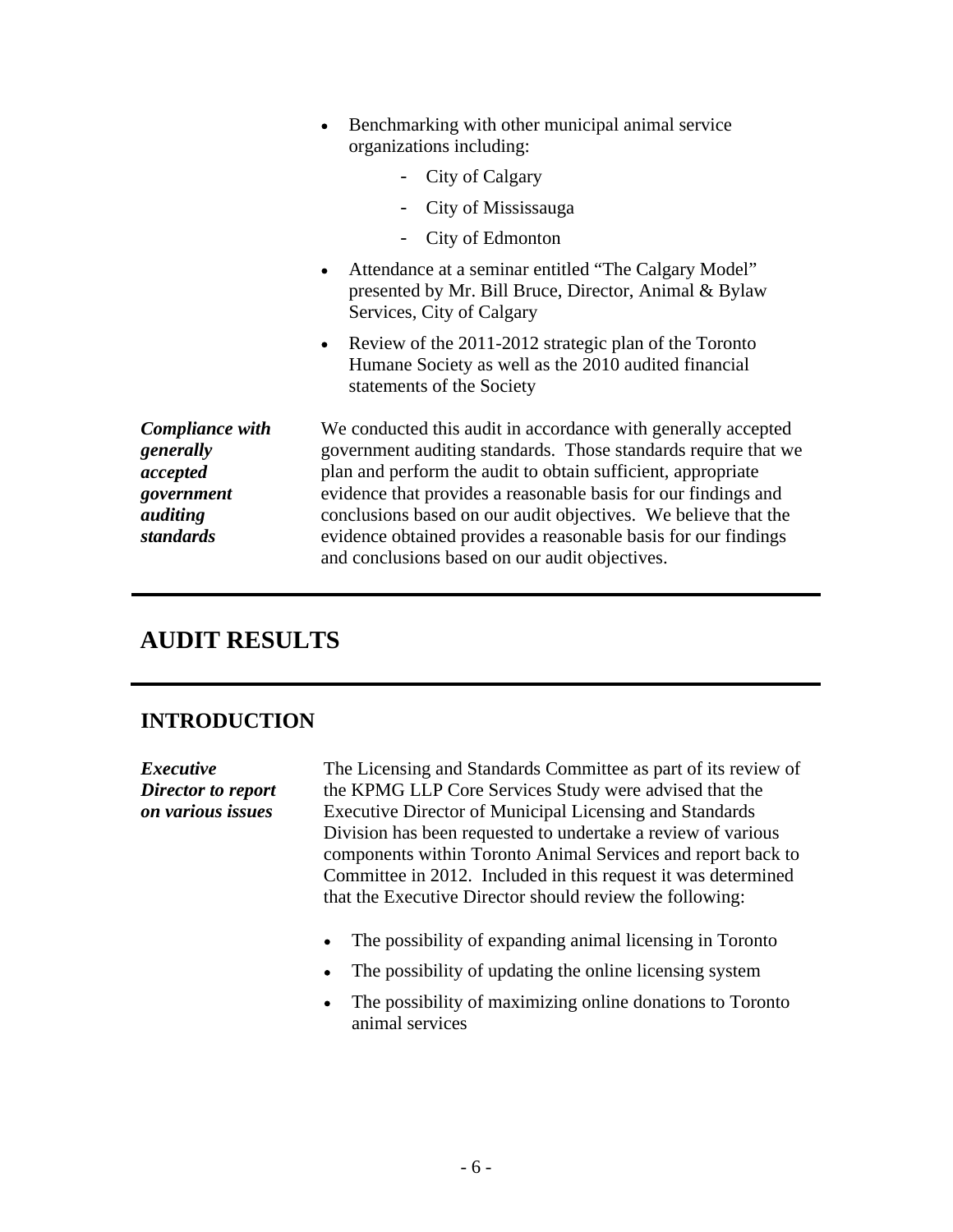- The feasibility of requiring micro-chipping of dogs and cats  $\bullet$ as a requirement of licensing
	- A review of pet licensing options including the option of a  $\bullet$ lifetime licensing system to replace the current annual licensing fee, with micro-chipping dogs and cats as a requirement and the state of the state of the state of the state of the state of the state of the state of the

**Executive** The review by the Executive Director should consider the *Director review*  recommendations in this report particularly those related to *should consider*  increasing the compliance rate of licenses. There are *recommendations*  opportunities to increase the level of licensing while at the same *in the report* time reduce animal care costs.

> This report has not reviewed the possibility of eliminating annual licensing fees and replacing these fees with a lifetime licence as this issue will be addressed in the report of the Executive Director.

This report also addressed the potential of additional revenue opportunities through increased animal adoptions but for the most part these additional fees are not significant.

#### **ANIMAL LICENSING PROGRAM**

#### **Low Compliance Rates for Animal Licensing**

*Municipal Code*  The Municipal Code Chapter 349 requires that dog and cat *requires* owners in Toronto obtain an annual licence for their animals. *requires* owners in Toronto obtain an annual licence for their animals.<br> *licensing* The primary reason for licensing animals is to identify animal owners when animals are lost. The revenue generated from licensing helps feed, shelter and care for pets at the four animal shelters operated by Toronto Animal Services. Licences can be purchased on line by mail or by visiting one of the City's animal shelters and head office.

> According to a survey administered in 2007, there are an estimated 215,000 dogs and 323,000 cats in Toronto. In 2010, Toronto Animal Services issued 64,800 dog licences and 32,700 cat licences resulting in an estimated compliance rate of 30 per cent for dogs and 10 per cent for cats.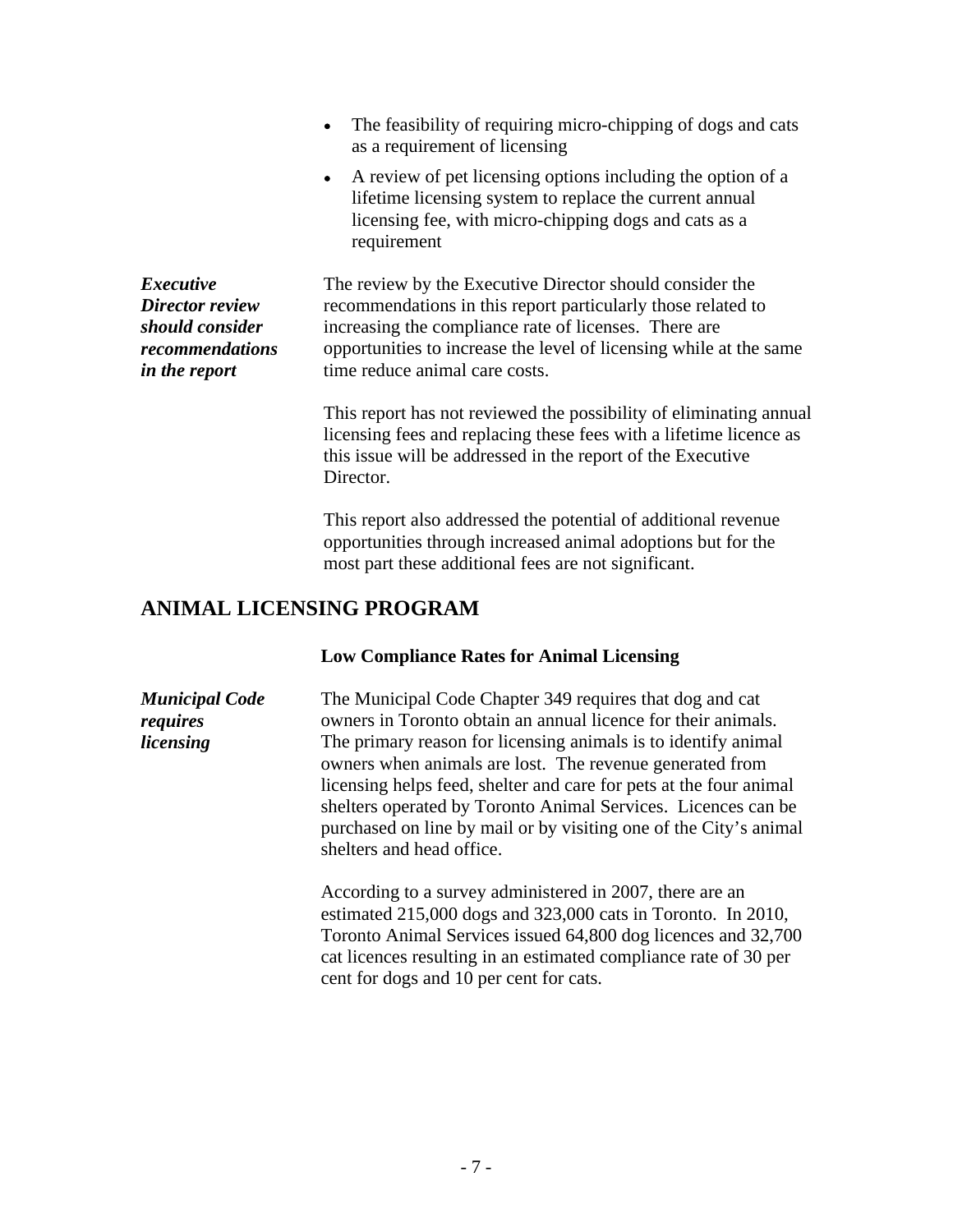| Council<br>approved Dog<br>and Cat<br>Licensing<br><b>Strategy in 2006</b>         | In March 2006, City Council approved the "Dog and Cat<br>Licensing Strategy" in an effort to increase the number of<br>licensed dogs and cats in the City. The Dog and Cat Licensing<br>Strategy is a comprehensive document which makes a number of<br>recommendations in regards to increasing the rate of licence<br>compliance. Certain of these recommendations have been<br>implemented, most notably the availability of on line licensing<br>through the divisions ePet initiative. However, the strategy has<br>not been successful in terms of increasing the level of licensing<br>compliance to the projection level set in 2005.                                                                                                                                                                                                                     |  |  |  |
|------------------------------------------------------------------------------------|-------------------------------------------------------------------------------------------------------------------------------------------------------------------------------------------------------------------------------------------------------------------------------------------------------------------------------------------------------------------------------------------------------------------------------------------------------------------------------------------------------------------------------------------------------------------------------------------------------------------------------------------------------------------------------------------------------------------------------------------------------------------------------------------------------------------------------------------------------------------|--|--|--|
| Licence revenue<br>in 2010 was \$2.3<br>million                                    | According to the Dog and Cat Licensing Strategy, projected<br>licence compliance rates were to increase to 60 per cent for dogs<br>and 18 per cent for cats and generate approximately \$6.5 million<br>by 2010.<br>Actual 2010 revenue generated from the issue of dog and cat<br>licences was \$2.3 million. Expenditures are in the range of \$1.8<br>million resulting in a modest surplus of \$500,000. The<br>expenditure consists of salaries and benefits for 20 full time<br>licensing employees.                                                                                                                                                                                                                                                                                                                                                        |  |  |  |
| <b>Organizational</b><br>placement of<br><b>Animal Services</b><br>changed in 2007 | The Dog and Cat Licensing Strategy at the time it was approved<br>by City Council was the responsibility of Toronto Public Health.<br>As a result of a program review in 2007, it was determined that a<br>better organizational placement for Animal Services would be<br>within Municipal Licensing and Standards. The transfer to<br>Municipal Licensing and Standards occurred in 2008. There is a<br>need to review and recommit to the 2005 strategy particularly<br>when viewed against best practices at other municipalities.<br>Further the Licensing Strategy report recommended an annual<br>reporting to the "Board of Health and the Budget Advisory<br>Committee, annually on animal service levels and performance<br>including progress of the implementation of the licensing<br>strategy prior to the submission of the TPH Operating Budget". |  |  |  |
|                                                                                    | Since the transfer of responsibilities to the Municipal Licensing<br>and Standards Division there has been no update on the progress<br>of the Licensing Strategy other than references in various Budget<br>Analyst reports.                                                                                                                                                                                                                                                                                                                                                                                                                                                                                                                                                                                                                                     |  |  |  |
|                                                                                    | $-8-$                                                                                                                                                                                                                                                                                                                                                                                                                                                                                                                                                                                                                                                                                                                                                                                                                                                             |  |  |  |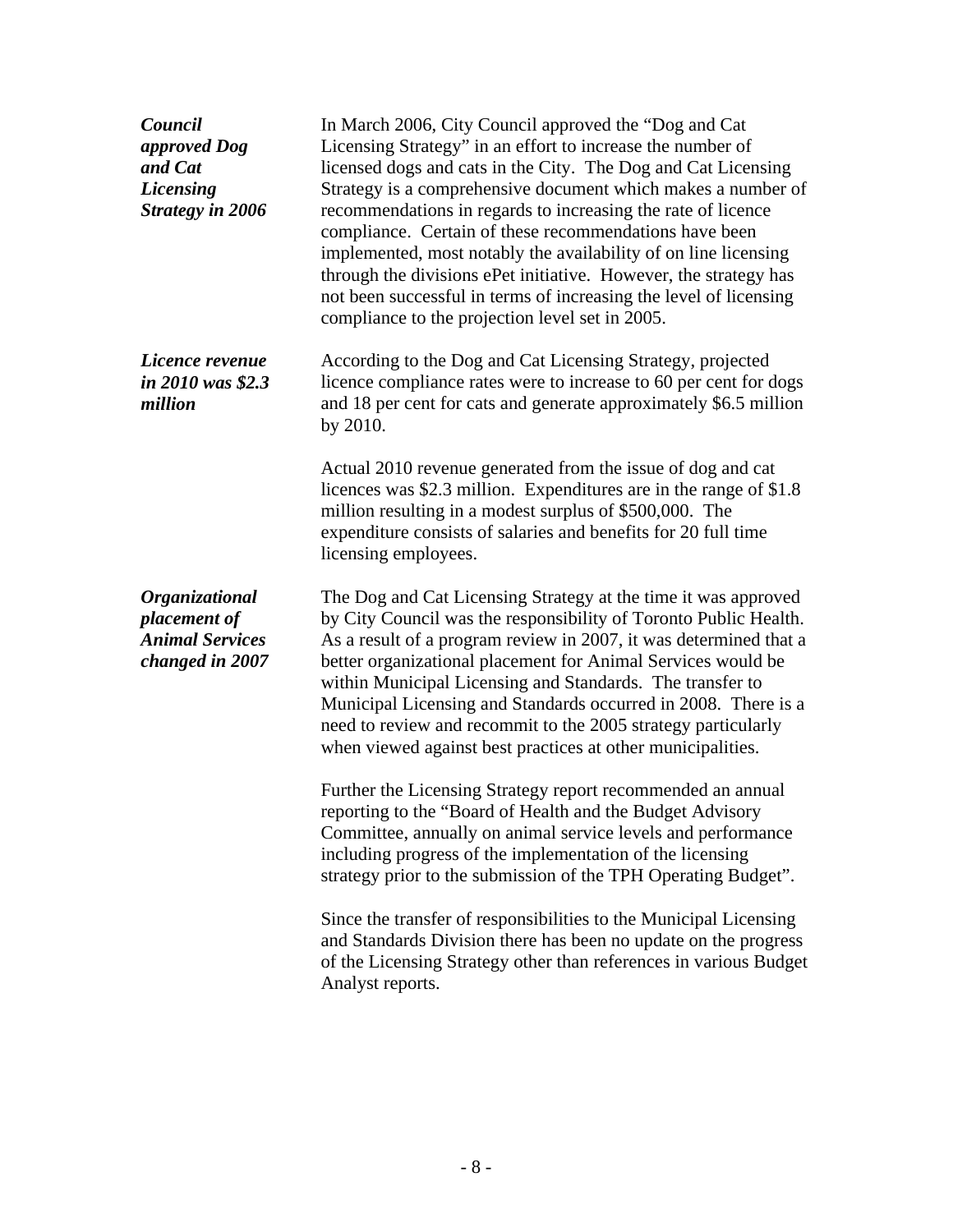*Review* LLP in 2011 identified the need to *"Consider (the) value of Cat*  The City of Toronto Core Services Review conducted by KPMG *and Dog Licensing and Enforcement."*

The KPMG report also stated,

*"With only 30% of owned dogs and 10% of owned cats licensed, the value of the program is not evident. Animal identification solutions could easily be provided by pet stores and other private commercial organizations. However the program does cover its costs."*

Cow Services The City of Trooton Core Services conducted by *FCMG*<br>The City of Trooton Core Services Review conducts of the United Services and D<sub>C</sub> (Case Lemma Dag Discoveries and D<sub>C</sub> (Case Lemma United Services and D<sub>C</sub> While we agree in principle with KPMG LLP the comments are an oversimplification of a more complex issue. Animal identification issues are one component of the services provided by Animal Services all of which are inter-related. Increasing animal licensing compliance rates is the major issue requiring resolution and the determination of who provides this service is a secondary consideration.

One of the service objectives of Toronto Animal Services for 2011 has been to:

*"Target issuance of 108,000 dog and cat licenses in 2011, which would represent an increase in the number of licensed dogs from 30% in 2010 to 33% in 2011 and an increase in cats licensed from 10% in 2010 to 11% in 2011."*

These targets are extremely modest and if achieved will increase revenues by approximately \$300,000. This amount of revenue will likely cover inflationary cost increases only.

In our view, a much more aggressive target projection should be established while at the same time developing a strategy to achieve these targets. If projected licence targets for 2012 were set at 40 per cent for dogs and 20 per cent for cats, revenues would increase from approximately \$2.3 million to \$3.6 million.

In Toronto, since 2005, compliance rates for dogs have increased from 9.3 per cent to 30 per cent and for cats from 1.4 per cent to 10 per cent.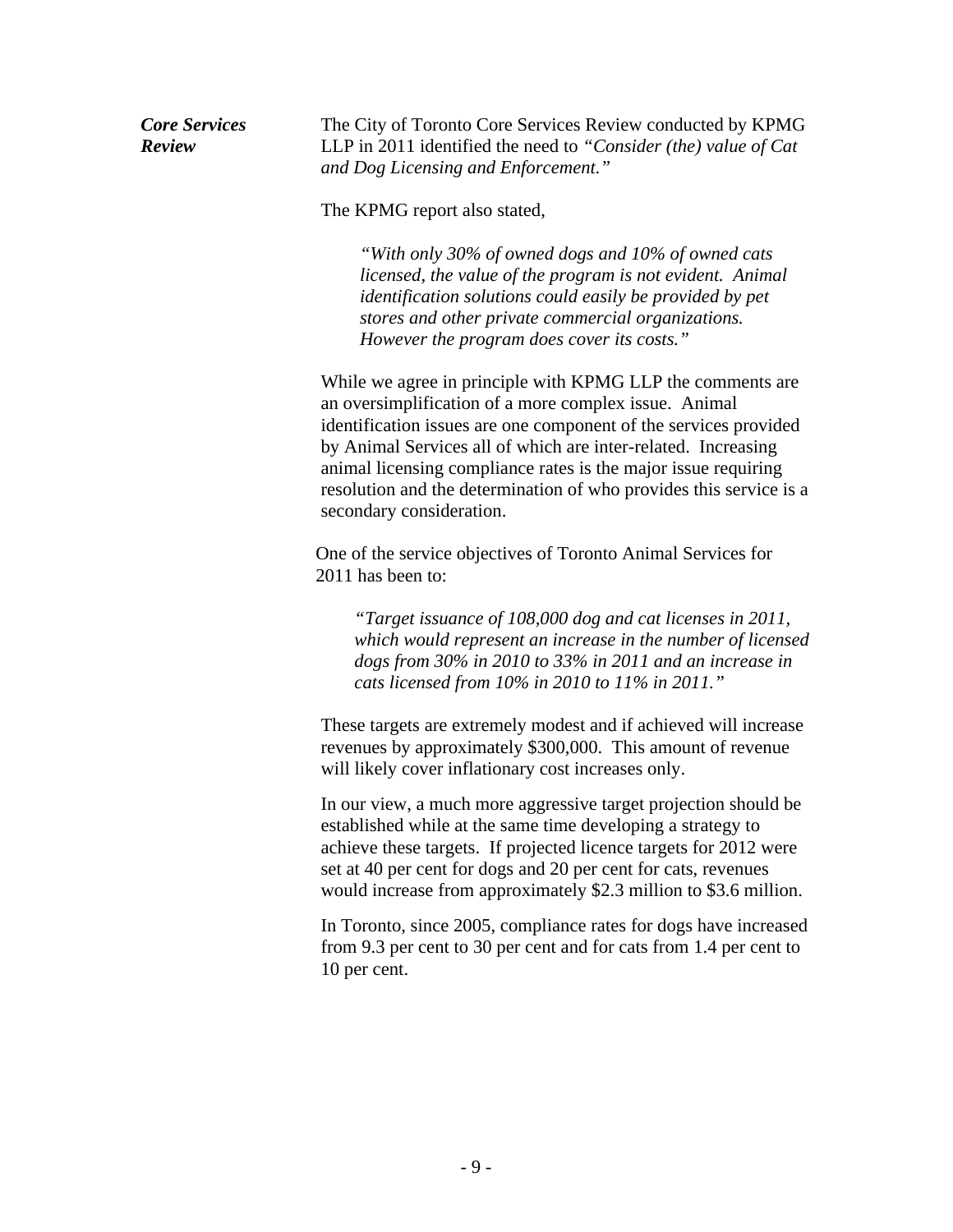| The City of<br><b>Calgary Animal</b><br><b>Services Model</b> | The City of Calgary has attained a compliance rate of 90 per cent<br>for dogs and 55 per cent for cats. As far back as 2004, the City<br>of Calgary has been recognized as a model for the management<br>of animal services. In this context, one of the simplest<br>approaches to increasing the level of licence compliance in<br>Toronto is to consult and liaise with the City of Calgary and<br>implement the strategies and best practices adopted by Calgary.                            |
|---------------------------------------------------------------|-------------------------------------------------------------------------------------------------------------------------------------------------------------------------------------------------------------------------------------------------------------------------------------------------------------------------------------------------------------------------------------------------------------------------------------------------------------------------------------------------|
|                                                               | A significant reason for Calgary's success has been focused on a<br>marketing strategy, which very clearly articulates the advantage<br>of licensing pets. In particular, for those pets that are lost, a<br>licence is a "ticket home". In many cases, lost pets do not enter<br>animal shelters as mobile enforcement officers are able to scan<br>licensing information for each pet and drive them directly home.                                                                           |
|                                                               | In the majority of cases animals do not enter the shelter system.                                                                                                                                                                                                                                                                                                                                                                                                                               |
| <b>Rewards</b><br>incentive<br>program                        | Calgary Animal By-Law Services has also implemented a<br>rewards incentive program with over 60 local business partners.<br>The program rewards owners of licensed animals with coupons<br>and credits toward discounts at retail outlets including<br>restaurants, hotels and clothing stores. The rewards program<br>provides an incentive for animal owners to licence their animals<br>while recovering licensing fees paid through discounts available<br>with incentive program partners. |
|                                                               | <b>Recommendations:</b>                                                                                                                                                                                                                                                                                                                                                                                                                                                                         |
|                                                               | City Council request the Executive Director,                                                                                                                                                                                                                                                                                                                                                                                                                                                    |

**Municipal Licensing and Standards to revisit the 2005 Dog and Cat Licensing Strategy Report and provide Council with an updated plan of action. This process be part of the upcoming review of licensing revenues due in 2012. Realistic but aggressive licence compliance targets for 2012 and onwards be established. Such compliance rates be incorporated into future operating budgets. Comparisons of actual compliance rates to target rates be monitored and reported to City Council annually.**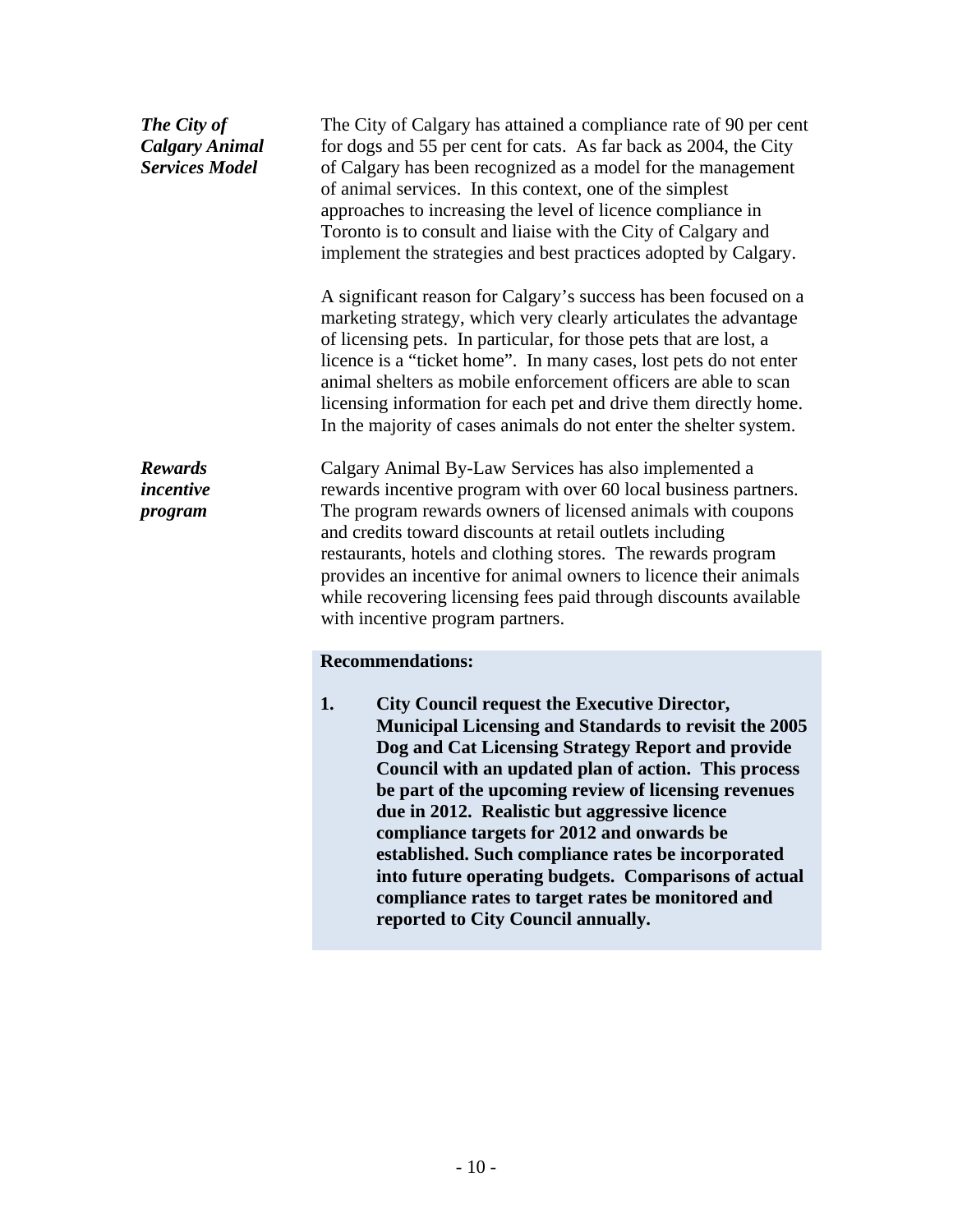|                                                                                 | <b>City Council request the Executive Director,</b><br><b>Municipal Licensing and Standards review best</b><br>practices particularly the practices currently used by<br>the City of Calgary in order to evaluate the options<br>available to increase the rate of compliance for dog<br>and cat licensing. Such a review consider the<br>possibility of introducing a rewards incentive program<br>in order to encourage compliance. |
|---------------------------------------------------------------------------------|---------------------------------------------------------------------------------------------------------------------------------------------------------------------------------------------------------------------------------------------------------------------------------------------------------------------------------------------------------------------------------------------------------------------------------------|
|                                                                                 | Partnerships with Other Organizations Need to Be<br>Developed in Order to Increase the Level of Licence<br><b>Compliance</b>                                                                                                                                                                                                                                                                                                          |
|                                                                                 | One of the objectives of the strategic plan of the Toronto<br>Humane Society is to "create partnerships and relationships"<br>with established animal welfare groups within the GTA." One of<br>the prospective partners identified is Toronto Animal Services<br>and, in particular, reference is made "to assist within the issuing<br>of pet licences."                                                                            |
|                                                                                 | In addition, in 2009 a small number of private veterinary clinics<br>generated approximately \$10,000 from the sale of animal<br>licences.                                                                                                                                                                                                                                                                                            |
|                                                                                 | Likewise, the sale of licences at pet supply stores where animals<br>are adopted should be a requirement of every adoption.                                                                                                                                                                                                                                                                                                           |
| 2009<br>recommendation<br>to establish<br>agreements with<br>veterinary clinics | In 2009, the City's Internal Audit Division conducted a review of<br>Toronto Animal Services Revenue Controls. This review<br>identified that there were no formal agreements with veterinary<br>clinics selling animal licences on behalf of Toronto Animal<br>Services. The review recommended that formal agreements be<br>developed and implemented.                                                                              |
|                                                                                 | There has been no formal follow up by Internal Audit of the<br>recommendations with the result that agreements continue to be<br>outstanding.                                                                                                                                                                                                                                                                                         |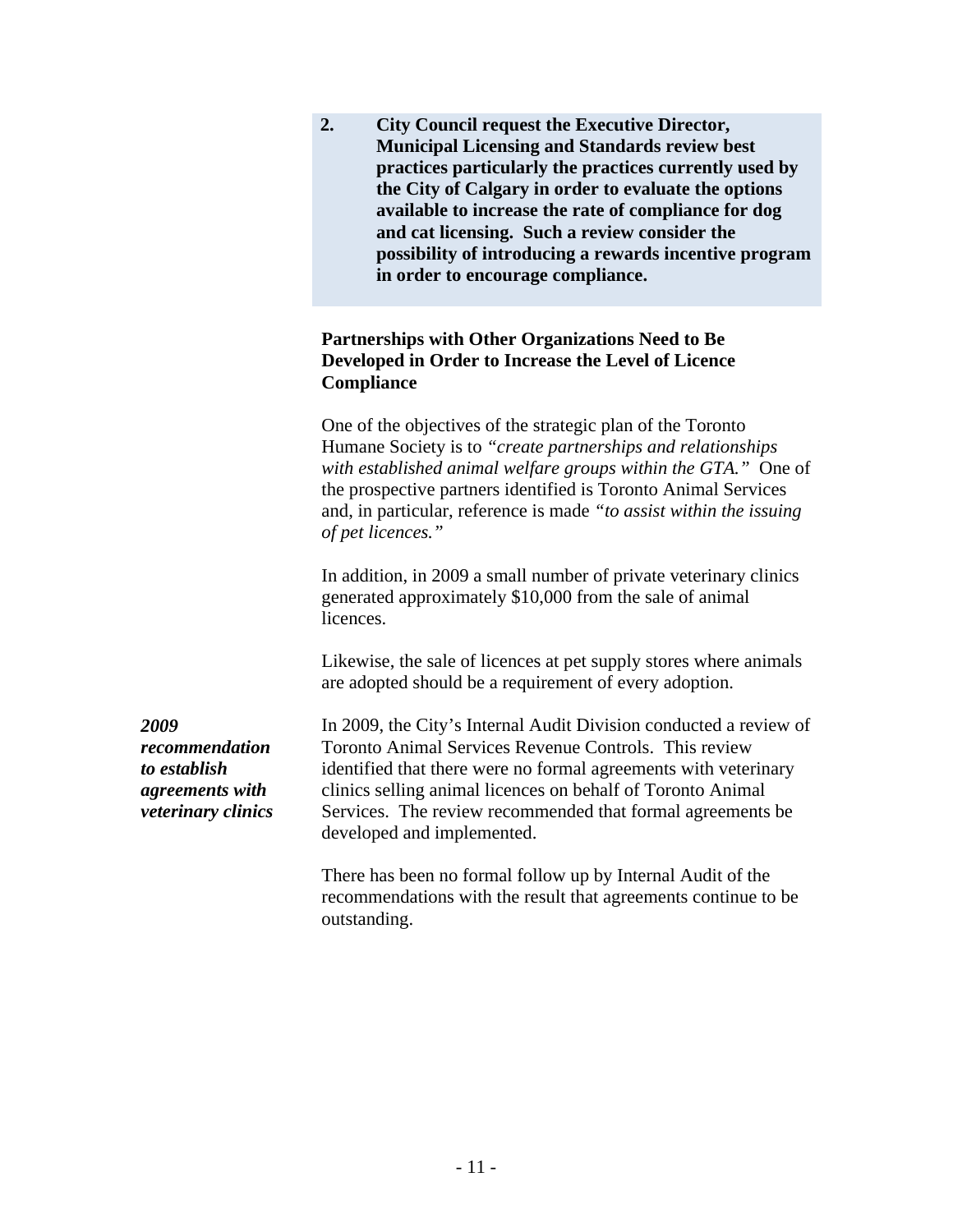Recommendation:<br> **S.** City Council request the Executive Director,<br> **Municipal Licensing and Standards to review options**<br>
to expand animal litence sales City-wide including<br>
developing partnerships with the Toronto Hurman **3. City Council request the Executive Director, Municipal Licensing and Standards to review options to expand animal licence sales City-wide including developing partnerships with the Toronto Humane Society, veterinary clinics and pet supply stores. These options be incorporated into the upcoming 2012 report on licensing revenues being prepared by the Executive Director of Municipal Licensing and Standards. Further, formal agreements with those partners participating in the animal licence program should be developed.**

#### **ANIMAL ADOPTION PROGRAM**

#### **Partnerships to Promote Animal Adoptions Should Be Expanded**

Animal adoptions are a key component of services offered by Toronto Animal Services. In 2010, City residents adopted 4,238 animals as follows:

|              | 2010<br><b>Animal Adoptions</b> |
|--------------|---------------------------------|
| Dogs         | 930<br>◡◡                       |
| Cats         | 2000<br>ر د پ                   |
| Other        | - 44.                           |
| <b>Total</b> | AA<br>$-1,4.56$                 |

The total revenue from animal adoptions is approximately \$307,000.

Animals are available for adoption at each of the regional Animal Services shelters for a fee.

*Partnerships*  The Division also has developed a number of adoption with pet supply extensities with pet supply stores and veterinary clinics *stores and*  throughout Toronto. There are 31 licensed pet supply stores in *veterinary clinics* Toronto and 151 veterinary clinics. Only 11 pet supply stores and three veterinary clinics participate in City animal adoption programs. With such a low participation rate there are opportunities to increase the participation levels of pet supply stores and veterinary clinics in the adoption program.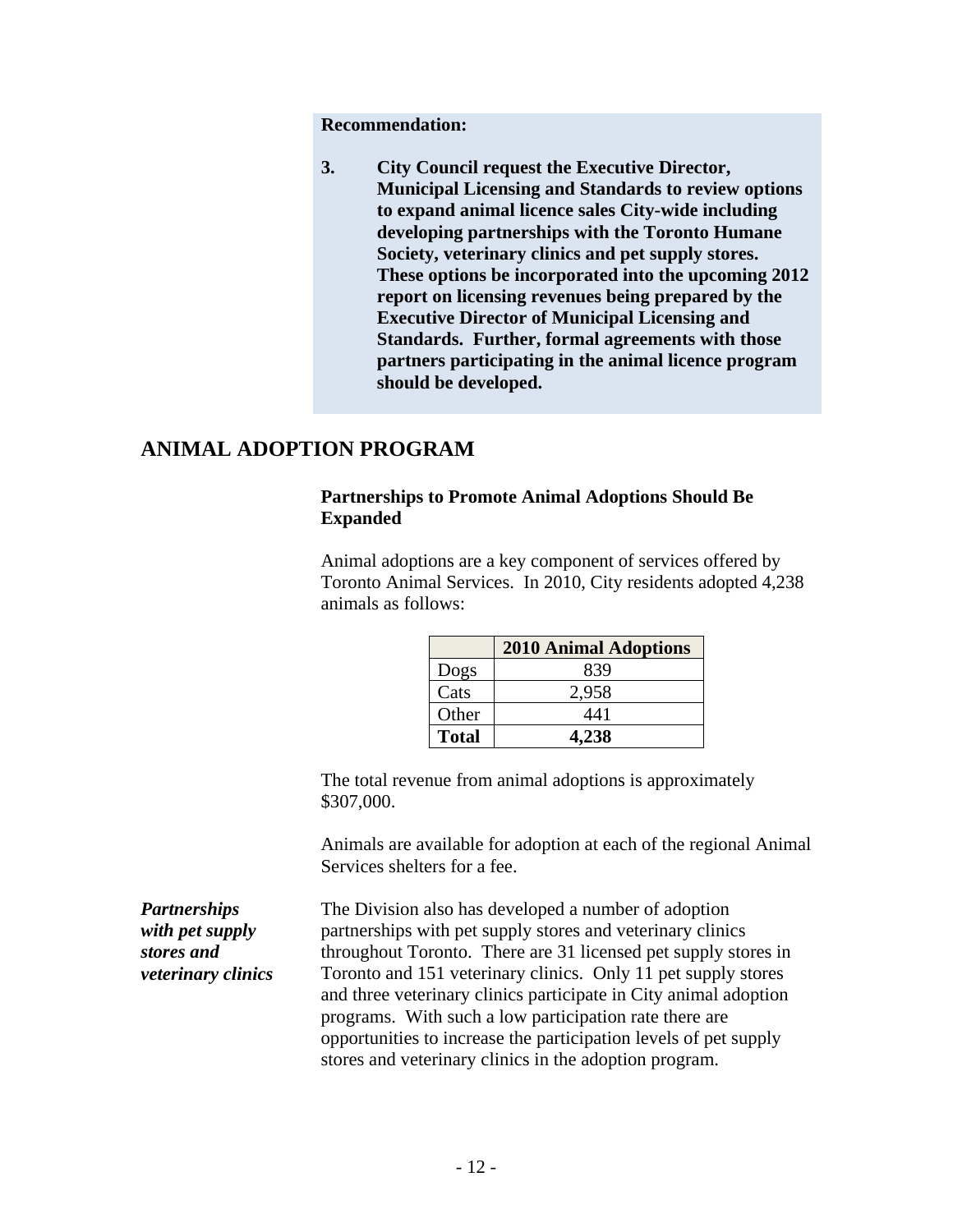|                                              | The participating pet supply store partner collects adoption and<br>licensing fees on behalf of Toronto Animal Services. The<br>participating pet supply store and veterinary clinic receive no<br>compensation for the adoption referral.                                                     |  |
|----------------------------------------------|------------------------------------------------------------------------------------------------------------------------------------------------------------------------------------------------------------------------------------------------------------------------------------------------|--|
| "Adoptathons"<br>promote animal<br>adoptions | In order to free shelter space, Toronto Animal Services conducts<br>a number of "Adoptathons" throughout the year to promote<br>adoptions at a reduced fee.                                                                                                                                    |  |
|                                              | An "Adoptathon" can result in over 100 animal adoptions in a<br>week compared to the normal weekly average of 50 animal<br>adoptions. Over the past two years, Toronto Animal Services has<br>held twelve "Adoptathons."                                                                       |  |
|                                              | A more proactive approach to animal adoptions through<br>partnerships and "Adoptathons" will encourage more adoptions,<br>optimize shelter capacity and likely reduce costs.                                                                                                                   |  |
|                                              | <b>Recommendation:</b>                                                                                                                                                                                                                                                                         |  |
|                                              | <b>City Council request the Executive Director,</b><br>4.<br><b>Municipal Licensing and Standards formalize a plan</b><br>to expand Toronto Animal Services' ability to provide<br>animal adoption services by increasing the number of<br>partnerships with veterinary clinics and pet supply |  |

### **PERFORMANCE MEASURES AND ACTIVITY LOGS**

#### **Performance Measures Should be Expanded**

| <b>Establishment of</b> | Organizations establish performance measures as a means of       |  |
|-------------------------|------------------------------------------------------------------|--|
| <i>performance</i>      | measuring the efficiency and effectiveness of services provided. |  |
| measures                | Performance measures assist management in evaluating specific    |  |
|                         | activities.                                                      |  |

The Council approved Dog and Cat Licensing Strategy includes a mandate for "Regular Monitoring and Performance Reporting."

**stores.** The contract of the contract of the contract of the contract of the contract of the contract of the contract of the contract of the contract of the contract of the contract of the contract of the contract of the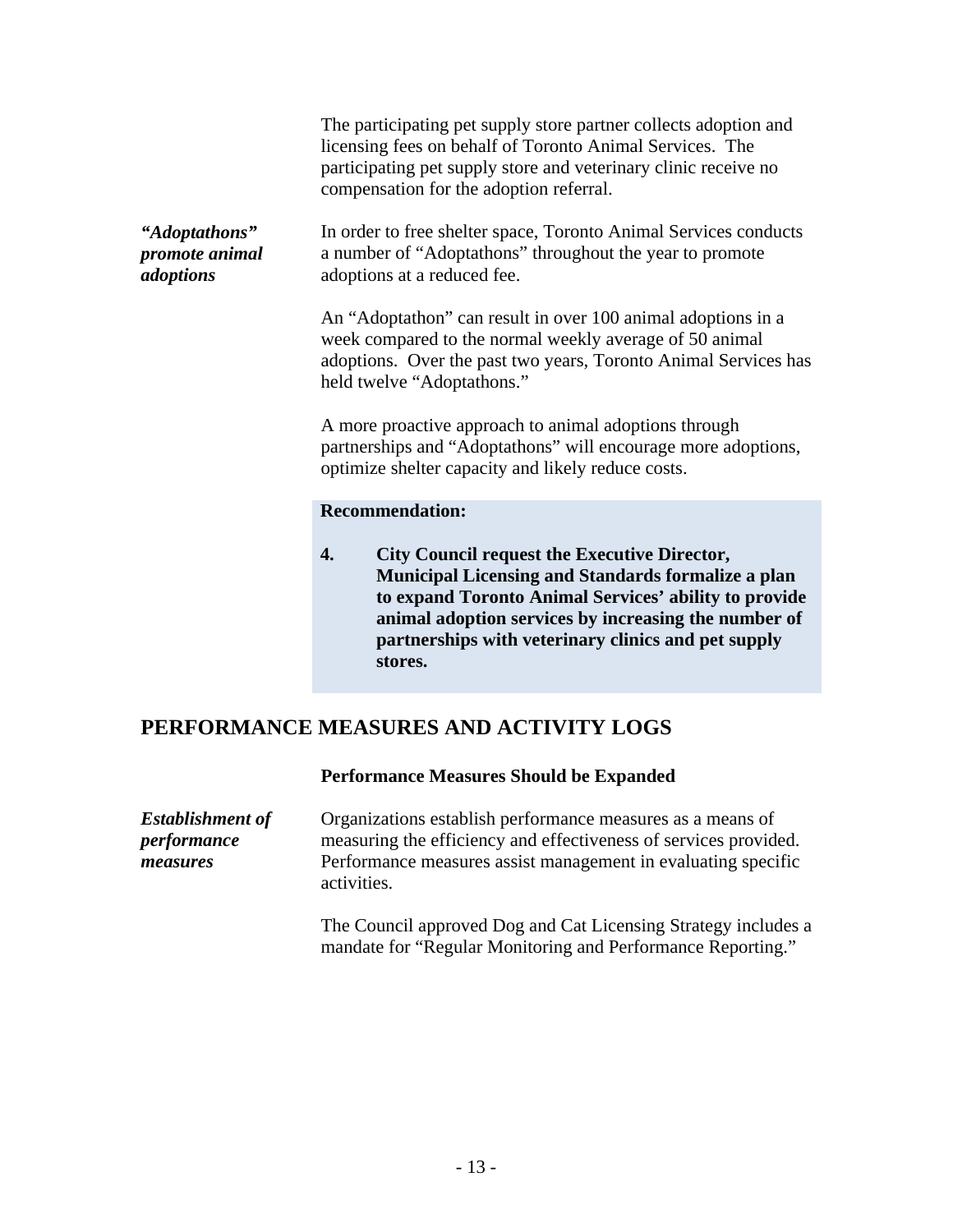| Performance<br><i>measures in</i><br><b>Toronto Animal</b><br><b>Services</b> | Our review found that Toronto Animal Services has only two<br>performance measures. One related to service response times,<br>the other, a goal of 100 per cent of animals adopted are<br>spay/neutered.                                                                                                                                        |
|-------------------------------------------------------------------------------|-------------------------------------------------------------------------------------------------------------------------------------------------------------------------------------------------------------------------------------------------------------------------------------------------------------------------------------------------|
|                                                                               | There is no structured reporting process on performance<br>indicators. Reports are not consistently generated which monitor<br>and measure against these indicators and reports are not produced<br>on a regular basis.                                                                                                                         |
| Practice in other<br>municipalities                                           | Municipal animal service organizations routinely produce and<br>use performance measurement indicators and reports to monitor<br>program performance. Information from performance reports<br>appear in annual reports and on their respective websites. Some<br>of the more common performance measures include:                               |
|                                                                               | • Impound rates<br>• Return to owner rates<br>• Euthanasia rates<br>• Aggressive animal incidents<br>• Per cent of animals licensed<br>• Number of by-law infractions<br>• Financial performance                                                                                                                                                |
| Performance<br>measures should<br>be expanded                                 | Existing performance measures are inadequate. The performance<br>measure requiring that all adopted animals are spayed/neutered<br>should be a policy and not a performance measure.<br>Additional performance measures will help management identify<br>areas meeting or exceeding expectations as well as those areas<br>needing improvement. |
|                                                                               | <b>Recommendation:</b>                                                                                                                                                                                                                                                                                                                          |
|                                                                               | <b>City Council request the Executive Director,</b><br>5.<br><b>Municipal Licensing and Standards develop</b><br>additional performance measures in Toronto Animal<br>Services and periodically report to the Licensing and<br><b>Standards Committee on performance using measures</b><br>established.                                         |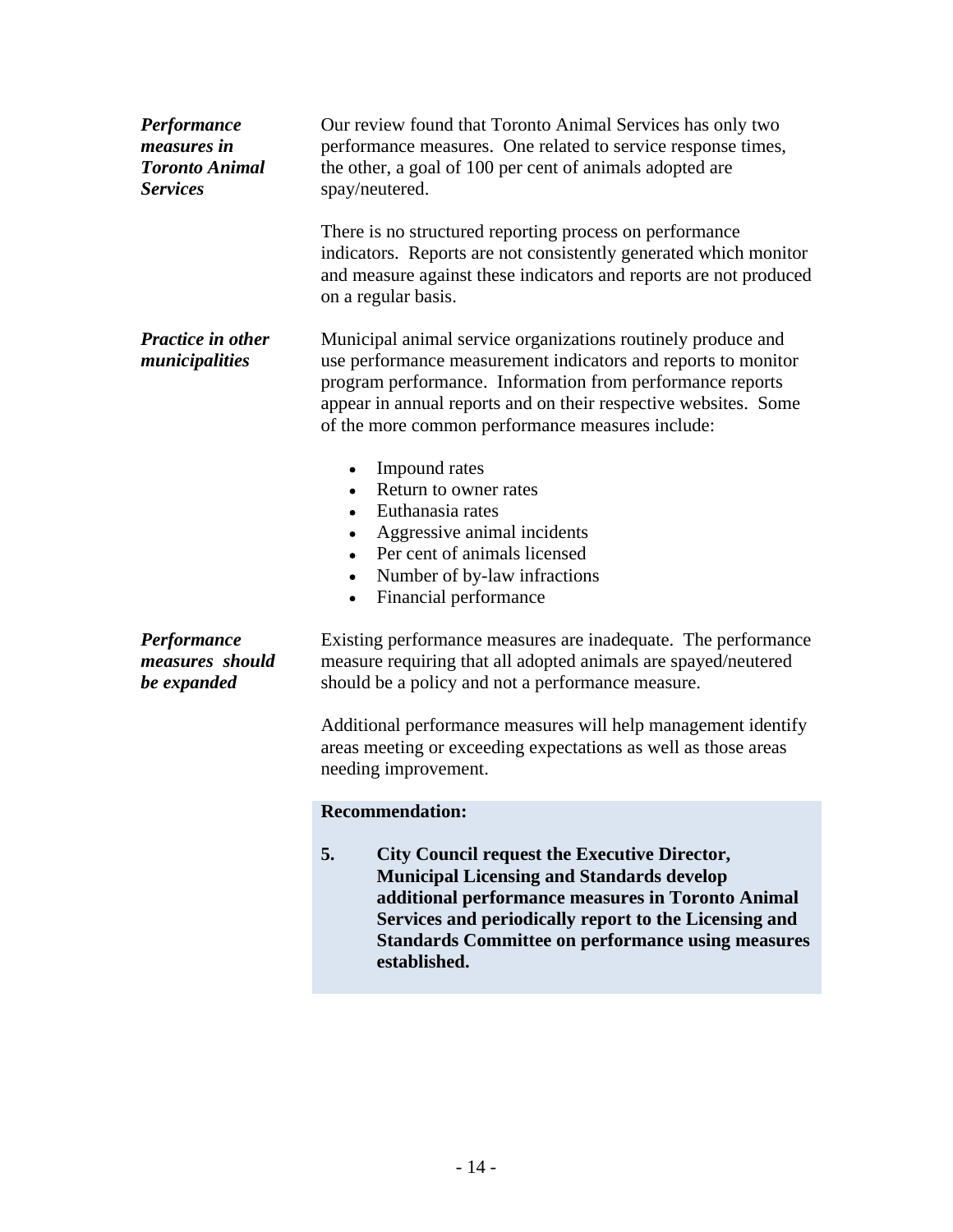|                                                                                                      | <b>Activity Log Information Needs Improvement</b>                                                                                                                                                                                                                                        |
|------------------------------------------------------------------------------------------------------|------------------------------------------------------------------------------------------------------------------------------------------------------------------------------------------------------------------------------------------------------------------------------------------|
| <b>Activity logs not</b><br>consistently and<br>accurately<br>completed                              | Toronto Animal Services requires field service staff to log<br>information regarding daily activity. Activity logs compile<br>performance measurement information and should receive<br>regular supervisory review.                                                                      |
| <b>Activity logs do</b><br>not receive<br>supervisory<br>review                                      | Entries made in field services activity logs are not consistent,<br>accurate and complete. In addition, supervisory review of<br>activity logs is not evident.                                                                                                                           |
|                                                                                                      | In order to ensure proper staff time management and the<br>accuracy of performance measurement information, activity logs<br>should be completed consistently, completely, accurately and<br>receive supervisory review.                                                                 |
|                                                                                                      | Delay in Animal Services Electronic Communications Capital<br>Project                                                                                                                                                                                                                    |
| <i><b>Electronic</b></i><br>communications<br>project will<br><i>automate</i><br>manual<br>processes | Development of the Animal Services Electronic Communications<br>Capital Project was to begin April 1, 2009 with a scheduled<br>completion date of June 1, 2011. At the time of our audit, this<br>project had not yet started. The revised anticipated project<br>complete date is 2013. |
|                                                                                                      | The Animal Services Electronic Communications project will<br>automate many of the manual processes performed by animal<br>control officers including:                                                                                                                                   |
|                                                                                                      | Access to real time and historical data live in the field<br>• Field entry of activity data directly into the animal services<br>database<br>• Access to newly assigned dispatch calls                                                                                                   |
|                                                                                                      | • Automated data entry into the animal services activity log                                                                                                                                                                                                                             |
|                                                                                                      | The cities of Calgary and Edmonton have live communications in<br>the field for animal services staff. Representatives from these<br>cities report significant efficiencies from electronic<br>communication devises.                                                                    |
|                                                                                                      |                                                                                                                                                                                                                                                                                          |
|                                                                                                      |                                                                                                                                                                                                                                                                                          |
|                                                                                                      |                                                                                                                                                                                                                                                                                          |
|                                                                                                      | $-15-$                                                                                                                                                                                                                                                                                   |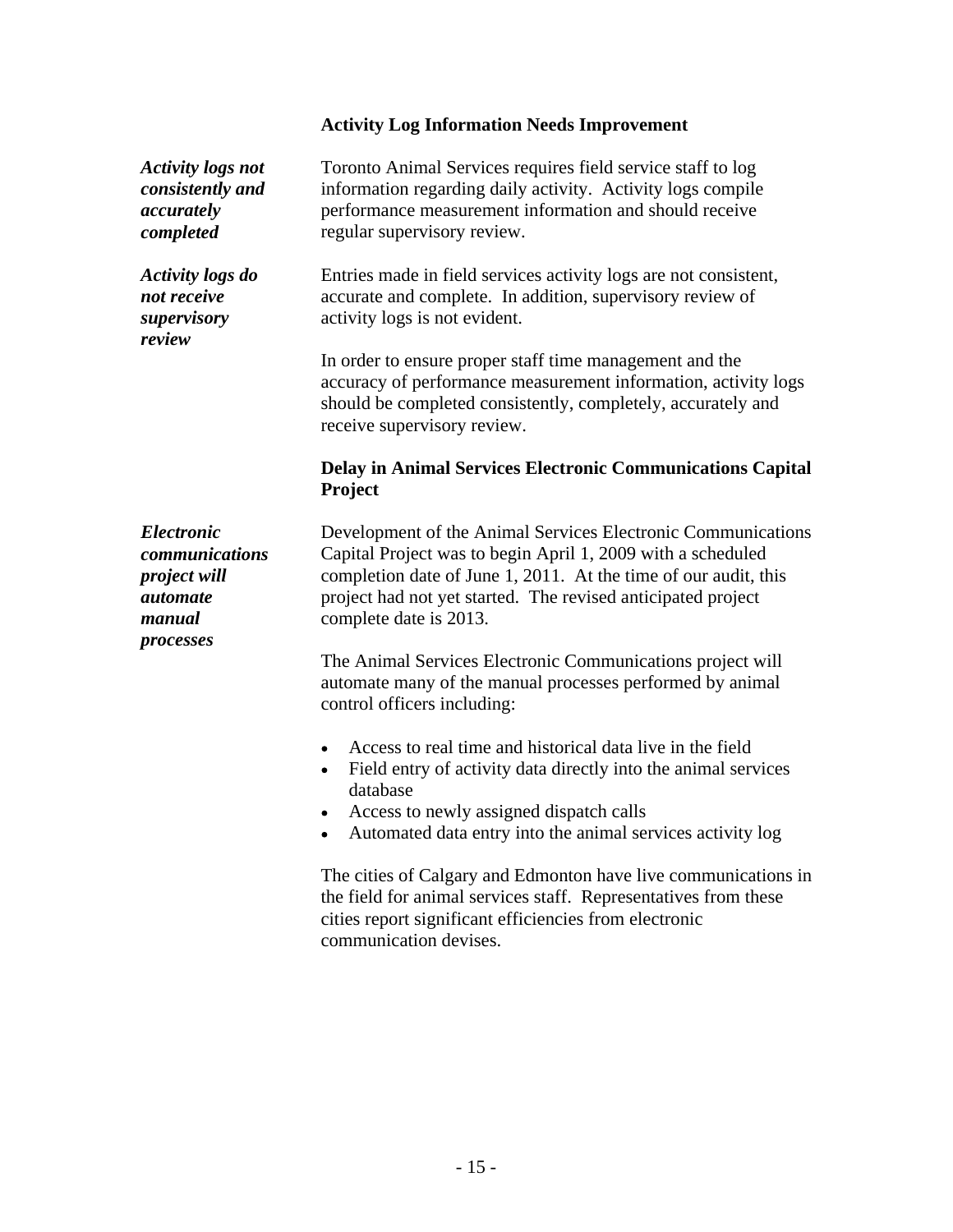**6. City Council request the Executive Director, Municipal Licensing and Standards ensure compliance with the Field Services Policy requiring consistent, complete and accurate information entered into activity logs and provide evidence of supervisory review.**

**Further, City Council request the Executive Director Municipal Licensing and Standards in consultation with the Chief Information Officer expedite the implementation of the Animal Services Electronic Communications Capital Project by the end of 2012.**

#### **EXPANSION OF 311 TO TORONTO ANIMAL SERVICES**

We understand that 311 Toronto Phase 3 implementation encompasses the expansion of 311 services to Toronto Animal Services.

Recommendation:<br> **Calcomendation:**<br> **Calcomendation**: **Calcomendation State Since this the Find Services Doligy requiring consistent, complete and accurate information enterered into activity logs and provide evidence of** The introduction of 311 to Toronto Animal Services will be of significant benefit to the general public in a wide range of service areas and its implementation should be expedited as soon as possible. The integration of 311 and Animal Services has been in existence in certain other municipalities including the cities of Calgary, Ottawa, and Edmonton for a considerable period of time.

Once 311 is fully integrated, there may be opportunities to restructure the current call centre staff resource requirements at Animal Services.

#### **Recommendation:**

**7. City Council request the Executive Director, Municipal Licensing and Standards, and the Director of 311 Toronto to expedite the expansion of 311 services to Toronto Animal Services. Once integrated, the current staffing resource requirements at the Toronto Animal Services Call Centre be evaluated.**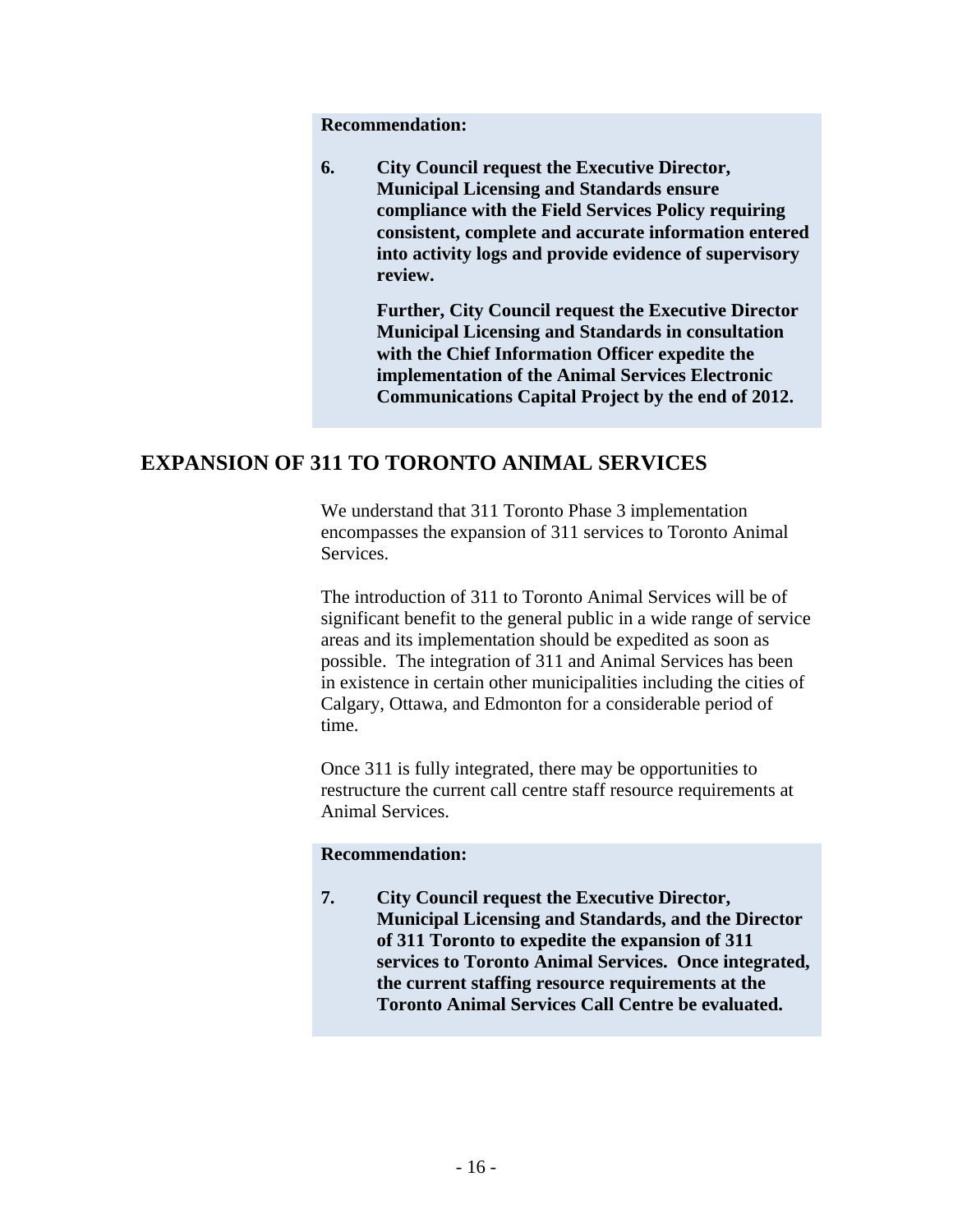| <b>CONTROLS OVER DRUGS REQUIRE STRENGTHENING</b> |                                                                      |  |  |  |
|--------------------------------------------------|----------------------------------------------------------------------|--|--|--|
| <b>Requirements</b>                              | The Ontario Veterinarians Act requires that members maintain a       |  |  |  |
| under the                                        | registry of controlled substances dispensed. The Act requires        |  |  |  |
| <b>Ontario</b>                                   | that the registry include information related to:                    |  |  |  |
| <b>Veterinarians</b>                             |                                                                      |  |  |  |
| Act                                              | a) Dispensing date                                                   |  |  |  |
|                                                  | b) Animal owner name and address for which the drug was<br>dispensed |  |  |  |
|                                                  | c) Name, strength and quantity of drug dispensed                     |  |  |  |
|                                                  | d) Quantity of drug remaining after dispensing                       |  |  |  |
|                                                  | The Act also requires veterinarians to protect substances from       |  |  |  |
|                                                  | loss and theft by maintaining controlled substances in a locked      |  |  |  |
|                                                  | cabinet specifically designed and constructed to ensure security.    |  |  |  |
| <b>Requirements</b>                              | Toronto Animal Services has developed policies to ensure             |  |  |  |
| under the                                        | compliance with the Ontario Veterinarians Act controlled drug        |  |  |  |
| <b>Toronto Animal</b>                            | requirements. The policy includes documentation requirements         |  |  |  |
| <b>Services Use of</b>                           | for the use of animal euthanasia drugs and requires a complete       |  |  |  |
| Euthanasia                                       | and accurate registry entry for every instance where a controlled    |  |  |  |
| <b>Drugs Policy</b>                              | drug is used.                                                        |  |  |  |
| <b>Drug Control</b><br><b>Improvements</b>       | We identified the following issues that need to be addressed.        |  |  |  |
| <b>Required</b>                                  | 1) Complete and Accurate Information                                 |  |  |  |
|                                                  | A controlled drug registry exists, however information included      |  |  |  |
|                                                  | in the registry is not always complete and accurate. For instance,   |  |  |  |
|                                                  | the "performed by" and "authorized by" fields were not always        |  |  |  |
|                                                  | complete. Policy requires that this information be included in the   |  |  |  |
|                                                  | registry.                                                            |  |  |  |
|                                                  | 2) Securing Controlled Substances in Locked Storage                  |  |  |  |
|                                                  | Drugs used for wildlife euthanasia at two animal shelters were       |  |  |  |
|                                                  | stored in a small-unlocked metal box in an unlocked cabinet at a     |  |  |  |
|                                                  | location easily accessible and removable.                            |  |  |  |
|                                                  | 3) Automating Data Entry                                             |  |  |  |
|                                                  | Entering controlled drug registry data directly into an electronic   |  |  |  |
|                                                  | database instead of the manual system currently in place would       |  |  |  |
|                                                  | increase staff efficiency and result in more complete and accurate   |  |  |  |
|                                                  | information.                                                         |  |  |  |
|                                                  |                                                                      |  |  |  |
|                                                  |                                                                      |  |  |  |
|                                                  | $-17-$                                                               |  |  |  |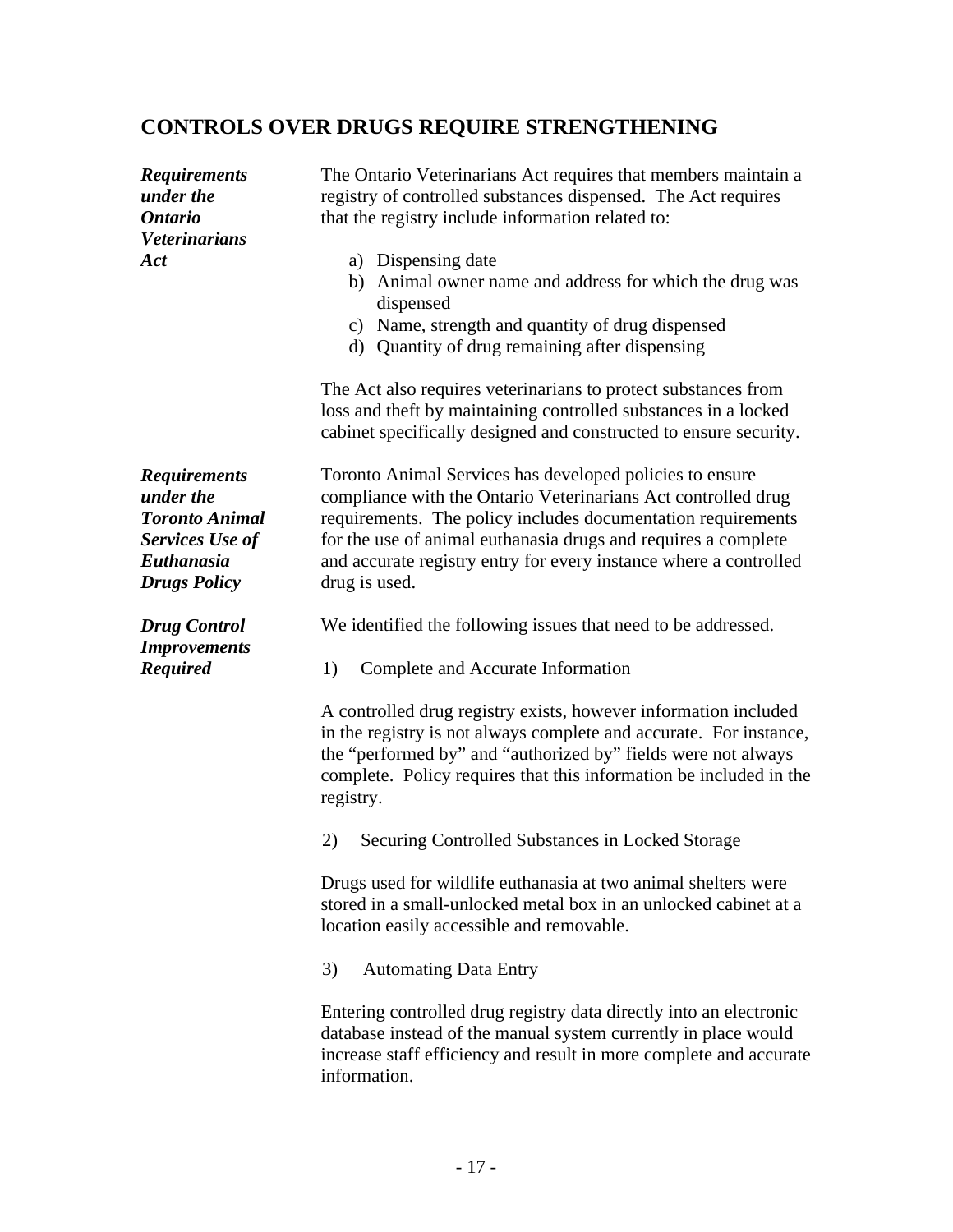### **PICK UP AND TRANSFER OF DEAD ANIMALS**

|                                                                                       | <b>Recommendation:</b>                                                                                                                                                                                                                                                                                                                                                                                                                                                                     |
|---------------------------------------------------------------------------------------|--------------------------------------------------------------------------------------------------------------------------------------------------------------------------------------------------------------------------------------------------------------------------------------------------------------------------------------------------------------------------------------------------------------------------------------------------------------------------------------------|
|                                                                                       | <b>City Council request the Executive Director,</b><br><b>Municipal Licensing and Standards ensure staff</b><br>complete the controlled substance registry in<br>accordance with the Ontario Veterinarians Act and<br><b>Toronto Animal Services policy. Controlled</b><br>substances should be stored in a secure location. The<br><b>Executive Director, Municipal Licensing and</b><br>Standards review the need to replace current manual<br>registry system with an automated system. |
|                                                                                       | PICK UP AND TRANSFER OF DEAD ANIMALS                                                                                                                                                                                                                                                                                                                                                                                                                                                       |
| Responsibility<br>for dead animal<br>pick up                                          | Animal Care Control Officers are required to pick up and transfer<br>dead animals to the animal shelter within their assigned area.<br>Multiple trips to the shelters are required several times a day to<br>deliver dead animals for storage until final disposition.                                                                                                                                                                                                                     |
| Pick up of dead<br>animals a time<br>consuming but<br>vital public<br>health activity | Dead animal pick up and transfer can be a time consuming<br>activity particularly in the summer months when the number of<br>dead animals increases resulting in potential disease transmission<br>and foul odors that could affect public health, safety and welfare.<br>Other municipalities contacted indicate that having dedicated<br>staff and vehicles to pick up dead animals results in more<br>efficient use of staff time.                                                      |
|                                                                                       | <b>Recommendation:</b>                                                                                                                                                                                                                                                                                                                                                                                                                                                                     |
|                                                                                       | <b>City Council request the Executive Director,</b><br>Municipal Licensing and Standards review the<br>current practice of each shelter having staff pick up<br>dead animals and review the possibility of assigning<br>designated staff and vehicles to pick up and transfer<br>dead animals City-wide.                                                                                                                                                                                   |
|                                                                                       |                                                                                                                                                                                                                                                                                                                                                                                                                                                                                            |
|                                                                                       |                                                                                                                                                                                                                                                                                                                                                                                                                                                                                            |
|                                                                                       |                                                                                                                                                                                                                                                                                                                                                                                                                                                                                            |
|                                                                                       | $-18-$                                                                                                                                                                                                                                                                                                                                                                                                                                                                                     |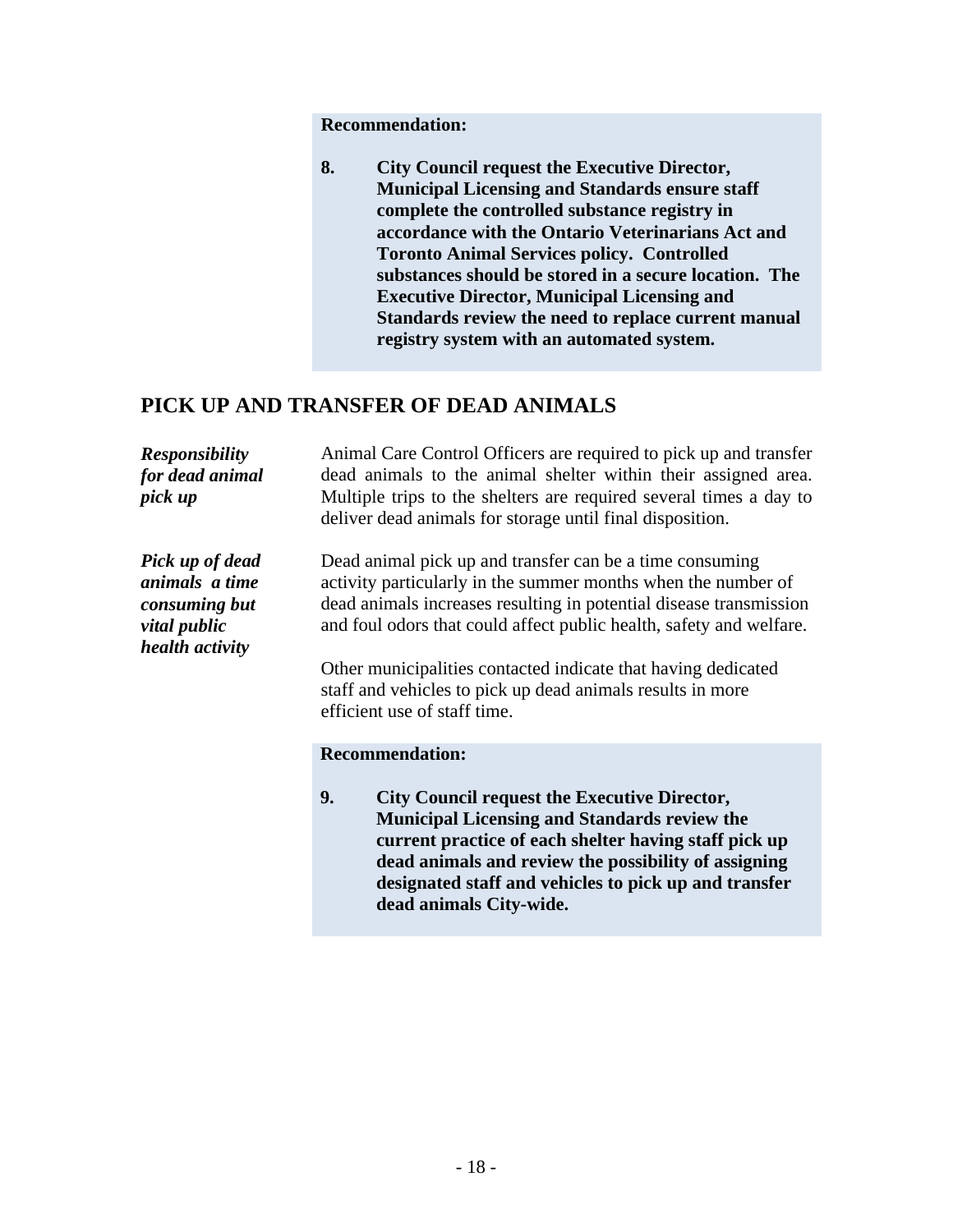|                                                                                  | <b>ALTERNATIVES FOR REDUCING OVERTIME</b>                                                                                                                                                                                                                                                                                                                                           |
|----------------------------------------------------------------------------------|-------------------------------------------------------------------------------------------------------------------------------------------------------------------------------------------------------------------------------------------------------------------------------------------------------------------------------------------------------------------------------------|
|                                                                                  | Animal Care Control Officers work four 10-hour shifts per week<br>on a rotating bi-weekly schedule. One officer works standby<br>every day for the purpose of attending after-hours emergencies.<br>Officers responsible for stand by duties receive overtime pay.                                                                                                                  |
|                                                                                  | In 2010, Toronto Animal Services spent over \$550,000 in<br>overtime including standby costs.                                                                                                                                                                                                                                                                                       |
| Practice in other<br>municipalities                                              | Calgary Animal Services minimizes overtime costs by<br>scheduling shifts around high-demand times. The high-demand<br>times are daytime and early evening. Overnight hours are low-<br>demand times. Service calls after 10:00 p.m. are rare.                                                                                                                                       |
|                                                                                  | Overtime reports are provided to supervisors however, they do<br>not review these reports. Supervisory review of overtime reports<br>is required in order to ensure proper management and monitoring<br>of staff overtime.                                                                                                                                                          |
|                                                                                  | <b>Recommendation:</b>                                                                                                                                                                                                                                                                                                                                                              |
|                                                                                  | <b>City Council request the Executive Director,</b><br><b>10.</b><br><b>Municipal Licensing and Standards to evaluate</b><br>whether or not a change in shift schedules would<br>reduce overtime. Supervisors should regularly<br>monitor and authorize overtime and standby reports.                                                                                               |
| <b>OTHER ISSUES</b>                                                              |                                                                                                                                                                                                                                                                                                                                                                                     |
| The City<br><b>Manager's Office</b><br>should follow up<br>on<br>recommendations | In 2009, the Internal Audit Division within the City Manager's<br>Office conducted a review of revenue controls at Animal<br>Services. Consequently, we have not duplicated this review. In<br>the case of the one area that we did review relating to the sale of<br>pet licences by third parties, the recommendation of the Internal<br>Audit Division had not been implemented. |
|                                                                                  |                                                                                                                                                                                                                                                                                                                                                                                     |
|                                                                                  |                                                                                                                                                                                                                                                                                                                                                                                     |
|                                                                                  | $-19-$                                                                                                                                                                                                                                                                                                                                                                              |

#### **OTHER ISSUES**

| The City                | In 2009, the Internal Audit Division within the City Manager's      |
|-------------------------|---------------------------------------------------------------------|
| <b>Manager's Office</b> | Office conducted a review of revenue controls at Animal             |
| should follow up        | Services. Consequently, we have not duplicated this review. In      |
|                         | the case of the one area that we did review relating to the sale of |
| recommendations         | pet licences by third parties, the recommendation of the Internal   |
|                         | Audit Division had not been implemented.                            |